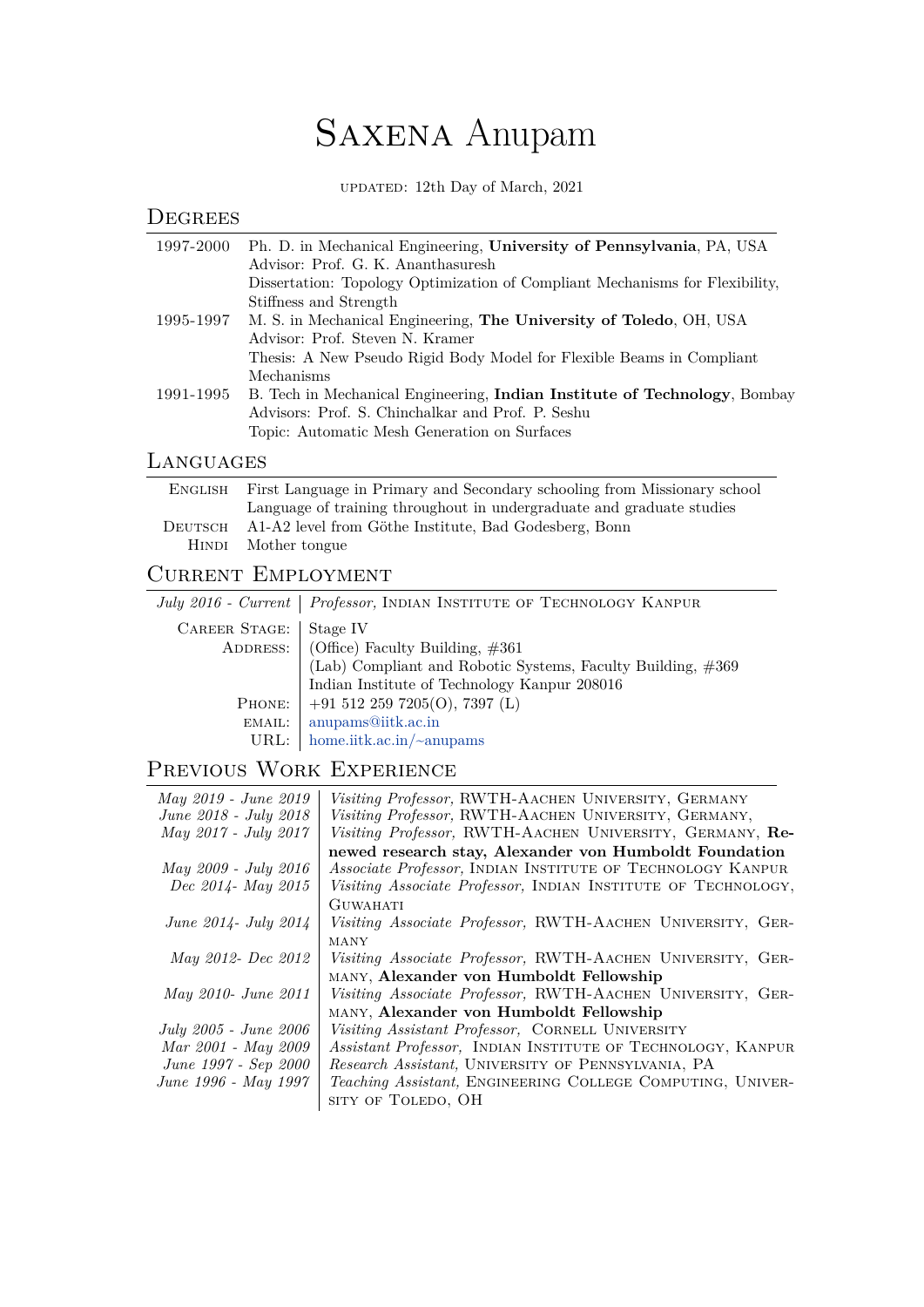# RESEARCH FUNDING AND GRANTS

| $11-2001-03-2002$       | Development of Topology Design Software for Compliant Mechanisms,                  |
|-------------------------|------------------------------------------------------------------------------------|
|                         | Initiation Bridge Grant, IIT Kanpur, INR 50, 000 (Project Investigator)            |
| $09 - 2002 - 03 - 2005$ | Design for Optimal Failure-free MEMS Topologies,                                   |
|                         | Min. Human. Res and Dev., GoI, INR 10, 00, 000 (Project Investigator)              |
| $09 - 2003 - 09 - 2006$ | Topology Design of Compliant Mechanisms with Nonlinear Deformation,                |
|                         | Dept. Sci. Tech. (Fast Track Scheme), GoI, INR 3, 12, 000 (Project Investigator)   |
| 01-2006-01-2009         | Reconstruction of 3D Solids from Single near Parallel Projections,                 |
|                         | All Ind. Council. Tech. Edu., INR 10, 50, 000 (Project Investigator)               |
| $04 - 2006 - 04 - 2009$ | Topology Design of Compliant MEMS for Path Generation,                             |
|                         | Dept. Sci. Tech., India, INR 13, 20, 000 (Project Investigator)                    |
| $05 - 2006 - 05 - 2009$ | Automated Modular Fixture Planning for Minimum Tolerances,                         |
|                         | Dept. Sci. Tech. India, INR 19, 00, 000 (Co Project Investigator)                  |
| 04-2012-03-2015         | An Innovation in Distraction Osteogenesis for Mandibular Regeneration using        |
|                         | a Refined Transport Distractor, Dept. Sci. Tech. India, INR 14, 73, 000            |
|                         | (Co Project Investigator)                                                          |
| $07-2014-07-2016$       | Seed Funding To Host The International Conference On Machines And                  |
|                         | Mechanisms (under the aegis of IFFToM and AMM), December 16-19, 2015,              |
|                         | IIT Kanpur, INR 2, 00, 000 (Conference Chair)                                      |
| $02 - 2014 - 08 - 2016$ | A BCI Operated Hand Exoskeleton based Neurohabilitation System for Movement        |
|                         | Restoration in Paralysis, Dept. Sci. Tech. India and UK-India Edu. Res. Initiative |
|                         | INR 30, 10, 000 (Co Project Investigator)                                          |
| $01-2017$ -Current      | Design of Robotic Dragonflies, Visvesvaraya PhD Scheme, GoI                        |
|                         | INR $28, 60, 000$ (Project Investigator)                                           |
|                         |                                                                                    |

# RESEARCH OUTPUT

# **Summary**

| Total Number of Publications | Journals– Published/in press/arXiv: 49 (Page 10 for complete list)<br><i>Peer Reviewed Conferences:</i> 61 (Page 12 for complete list)<br><i>Books and Book Chapters</i> : $1+5$ (Page 17 for complete list)                                                                                                                                                                                                                                                                                                                                                                                                                                                                                                                                                                                                                                                                                                                                                                                                                                                                                                                                                                                                                                                                                                                                                                                |
|------------------------------|---------------------------------------------------------------------------------------------------------------------------------------------------------------------------------------------------------------------------------------------------------------------------------------------------------------------------------------------------------------------------------------------------------------------------------------------------------------------------------------------------------------------------------------------------------------------------------------------------------------------------------------------------------------------------------------------------------------------------------------------------------------------------------------------------------------------------------------------------------------------------------------------------------------------------------------------------------------------------------------------------------------------------------------------------------------------------------------------------------------------------------------------------------------------------------------------------------------------------------------------------------------------------------------------------------------------------------------------------------------------------------------------|
| Methods, Software and Tools  | 1. Topology Synthesis of path generating contact-aided large dis-<br>placement compliant mechanisms (CCMs) with hexagonal cells and<br>material masks. All (self and mutual) contact modes permitted.<br>2. Topology Synthesis of CCMs with initially curved frames.<br>3. Material Mask Overlay Strategy (MMOS) for topology optimiza-<br>tion with hexagonal tessellation and circular/elliptical/rectangular<br>positive/negative masks.<br>4. Unified synthesis of planar, path generating mechanisms involving<br>rigid and compliant members undergoing large deformation.<br>5. HexSyn/ PennSyn: Topology Design Software with hexagonal<br>cells/ frame elements<br>6. Analysis of a Tendon Pulley System (TPS) of human finger flexors<br>using the Pseudo-Rigid-Body Model approach. Most aspects includ-<br>ing joint locking considered.<br>7. Design/Realization of a 3-kink CCM Switch.<br>8. A displacement delimited CCM gripper to manipulate very soft<br>objects.<br>9. A four-bar mechanism based three-finger hand exoskeleton for co-<br>operative manipulation (translation/rotation) of slender objects.<br>10. Functional Inference of complex anatomical tendinous networks<br>using Estimation-Exploration (Co-evolution).<br>11. Realtime, Projective Path Planning for multi-agents for arrest<br>and guidance of a moving object under a dynamic environment. |
|                              |                                                                                                                                                                                                                                                                                                                                                                                                                                                                                                                                                                                                                                                                                                                                                                                                                                                                                                                                                                                                                                                                                                                                                                                                                                                                                                                                                                                             |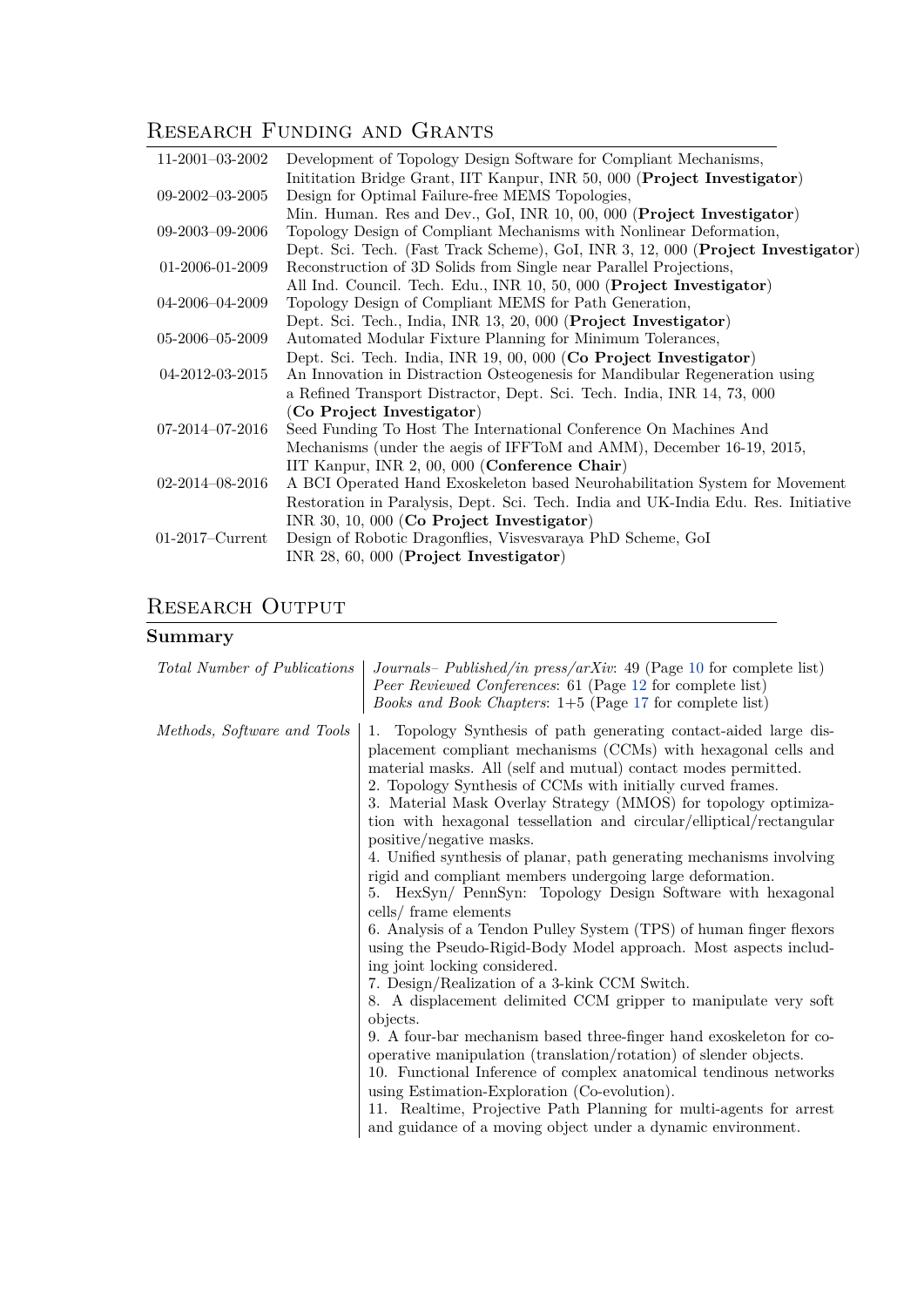*Patents and Inventions* | Shyam Sunder Nishad. Anirban Choudhury. Ashish Dutta. Anupam Saxena. *Hand exoskeleton for assisting stroke patients in full extension exercise of three fingers and grasping/ball-squeezing exercises*. Indian Patent Office. 304112. Grant Date: 08.01.2020.

### SELECTED PUBLICATIONS (IN ORDER OF NUMBER OF citations, source: Google Scholar)

- 1. Saxena A. Ananthasuresh G K. 2000. On an Optimality Property of Compliant Topologies. *Structural and Multidisciplinary Optimization*. 19 (1). pp. 36-49.
- 2. Saxena. A. Ananthasuresh. G. K. 2001. Topology Synthesis of Compliant Mechanisms for Nonlinear Force-Deflection and Curved Output Path. *ASME Journal of Mechanical Design*. March 2001. Vol. 123. pp 33-42.
- 3. Saxena A. Kramer S N. 1998. A Simple and Accurate Method for Determining Large Deflections in Compliant Mechanisms subjected to End Forces and Moments. *ASME Journal of Mechanical Design*. 120(3). pp. 392-400.
- 4. Saxena A. 2005. Synthesis of Compliant Mechanisms for Path Generation using Genetic Algorithm. *ASME Journal of Mechanical Design*. Vol. 127 (4). pp 745-752.
- 5. Saxena A. 2005. Topology Design of Large Displacement Compliant Mechanisms with Multiple Materials and Multiple Output Ports. *Structural and Multidisciplinary Optimization*. Vol. 30 (6). pp. 477-490.
- 6. Saxena A. Sahay B. 2005. *Computer Aided Engineering Design*. Anamaya Publishers (IN-DIA) and Springer, PO BOX 322, 3300 AH Dordrecht, The Netherlands.
- 7. Saxena A. Ananthasuresh. G. K. 2003. A Computational Approach to the Number Synthesis of Linkages. *ASME Journal of Mechanical Design*. Vol. 125. pp 110-118.
- 8. Saxena A. Ananthasuresh G K. 2001. Topology Design of Compliant Mechanisms with Strength Considerations. *Mechanics of Structures and Machines*. 29(2). pp. 199-221
- 9. Saxena A. 2008. A Material-Mask Overlay Strategy for Continuum Topology Optimization of Compliant Mechanisms using Honeycomb Discretization. *ASME Journal of Mechanical Design*. Volume 130 (8). pp. 823041-823049
- 10. Rai A K. Saxena A. Mankame N D. 2007. Synthesis of Path Generating Compliant Mechanisms using Initially Curved Frame Elements. *ASME Journal of Mechanical Design*. Vol. 129. pp. 1056-1063
- 11. Jimson Ngeo. Tomoya Tamei. Tomohiro Shibata. M F Felix Orlando. Laxmidhar Behera. Anupam Saxena. Ashish Dutta. 2013. Control of an optimal finger exoskeleton based on continuous joint angle estimation from EMG signals. Annu Int Conf IEEE Eng Med Biol Soc.338-341. doi: 10.1109/EMBC.2013.6609506.
- 12. Saxena R. Saxena A. 2007. On Honeycomb Representation and SIGMOID Material Assignment in Optimal Topology Synthesis of Compliant Mechanisms. *Finite Elements in Analysis and Design*. Volume 43. Issue 14. Pages: 1082-1098
- 13. Valero-Cuevas F J. Anand V. Saxena A. Lipson H. 2007. Beyond parameter estimation: Extending biomechanical modeling by the explicit exploration of model topology. *IEEE Transactions of Biomedical Engineering*. Nov;54(11):1951-64.
- 14. Reddy BVS Nagendra. Naik Sujitkumar V. Saxena A. 2012. Systematic Synthesis of Large Displacement Contact Aided Monolithic Compliant Mechanisms. *ASME Journal of Mechanical Design*. 134(1). pp.011007-1-12
- 15. Saxena A. 2011. Topology Optimization with Negative Masks using Gradient Search. *Structural and Multidisciplinary Optimization*. 44 (5). pp. 629-649
- 16. Saxena A. Valero-Cuevas F J. Lipson H. 2012. Functional inference of complex anatomical tendinous networks at a macroscopic scale via sparse experimentation. *PLOS Computational Biology*. 8(11): p.1-17 (e1002751)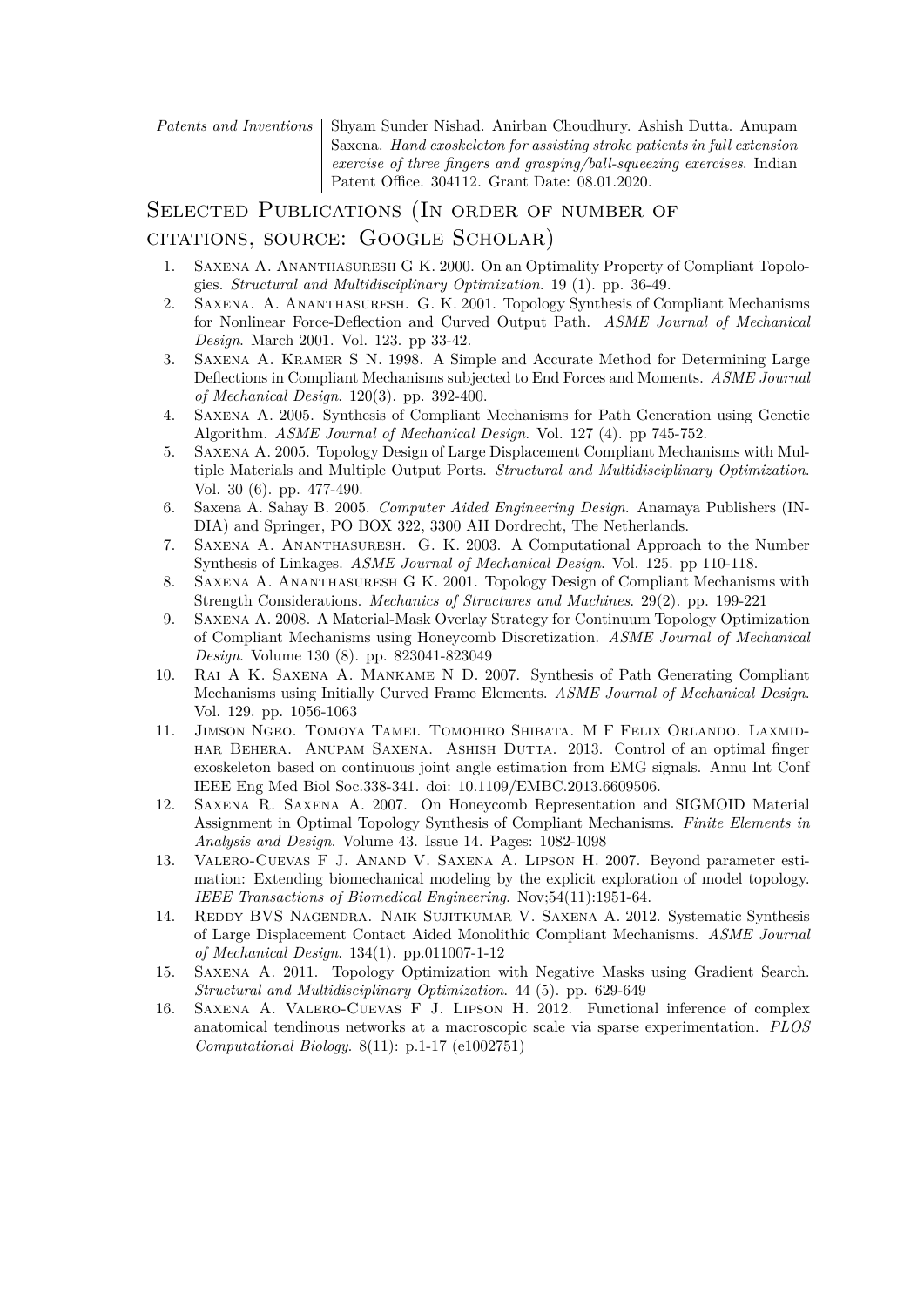#### Research supervision and leadership experience

#### **Ongoing Doctoral Students**

- D8. Nikhil Singh, On 3D Topology Optimization, Principal Supervisor: Anupam Saxena
- D7. Vitthal Khatik, On design of Hand Exoskeletons, Principal Supervisor: Anupam Saxena
- D6. Shyam Sunder Nishad, On Systematic Design of Robotic Dragonflies, Principal Supervisor: Anupam Saxena
- D5. BVS Nagendra Reddy, On Design of Large Deformation Compliant Topologies for special deformation characteristics, Principal Supervisor: Anupam Saxena

#### **Graduated Doctoral Students**

- D4. Kumar, Prabhat, 2017, Synthesis of Large Deformable Contact-aided Compliant Mechanisms using Hexagonal cells and Negative Circular Masks. Principal Supervisor: Anupam Saxena, Co-supervisor: Roger Sauer, RWTH-Aachen
- D3. Mayank Goswami, 2014, On Tomography reconstruction techniques. Principal supervisor: Prabhat Munshi, IIT Kanpur, Co-supervisor: Anupam Saxena
- D2. Orlando, Felix, 2013, Cooperative Human Finger motion analysis and Optimal design of a three finger exoskeleton: Principal supervisor: Laxmidhar Behera, IIT Kanpur, Cosupervisors: Anupam Saxena and Ashish Dutta, IIT Kanpur
- D1. Khan, A, 2010, Numerical Study of Thermo-Elastohydrodynamic Lubrication of Infinite Line Contact Rough Surfaces. Principal supervisor: Prawal Sinha, IIT Kanpur, Co-supervisor: Anupam Saxena

#### **Graduated Masters Students**

- M24. Abhishek Sharma, 2017, On Design of Knee, Foot and Ankle Orthotic Exoskeleton. Principal Supervisor: Anupam Saxena
- M23. Ajay Bajaj, 2017, Soft hand exoskeleton. Principal Supervisor: Anupam Saxena
- M22. Amul Agarwal, 2017, Structural/Functional Inference of a Nonlinear 2D Continua Using Predator Prey Estimation Exploration. Principal Supervisor: Anupam Saxena
- M21. Anuj Agarwal, 2016, A Novel Mechanism for Flapping Wing Flight. Principal Supervisor: Anupam Saxena
- M20. Hrishikesh Raste, 2014, Optimal Design for a Flapping Wing Mechanism and Wing Profile Capturing Unsteady Flow Characteristics. Principal Supervisor: Anupam Saxena
- M19. Shyam Sundar, 2014, On design and control of a three finger exoskeleton. Principal Supervisor: Anupam Saxena, Co-supervisor: Ashish Dutta.
- M18. Sharad Singhania, 2011, Design and Control of Multi-Agents for Transportation of Object in Extended 2D Terrain. Principal Supervisor: Anupam Saxena, Co-supervisor: Ashish Dutta
- M17. Ved Prakash Chowdhary, 2011, Optimal Design and Control of Leg Exoskeleton. Principal Supervisor: Anupam Saxena, Co-supervisor: Ashish Dutta
- M16. Pranay Sharma, 2011, Topology optimization of Electrothermally Compliant MEMS using a hybrid approach. Principal Supervisor: Anupam Saxena
- M15. Sujit Kumar V. Naik, 2010, How to Choose from a Synthesized set of Mechanisms, Principal Supervisor: Anupam Saxena
- M14. BVS Nagendra Reddy, 2010, Synthesis of Non-smooth path generating Fully Compliant Mechanisms using Self Contact, Principal Supervisor: Anupam Saxena
- M13. Amit Srivastava, 2010, Electric Pulse Aided Single Point Incremental Forming, Principal Supervisor: N. V. Reddy, Co-supervisors: Anupam Saxena
- M12. Mayank Goswami, 2009, On Tomography using Finite Element like field approximations and Optimization, Principal Supervisor: P. Munshi, Co-supervisors: M. S. Kalra, Anupam Saxena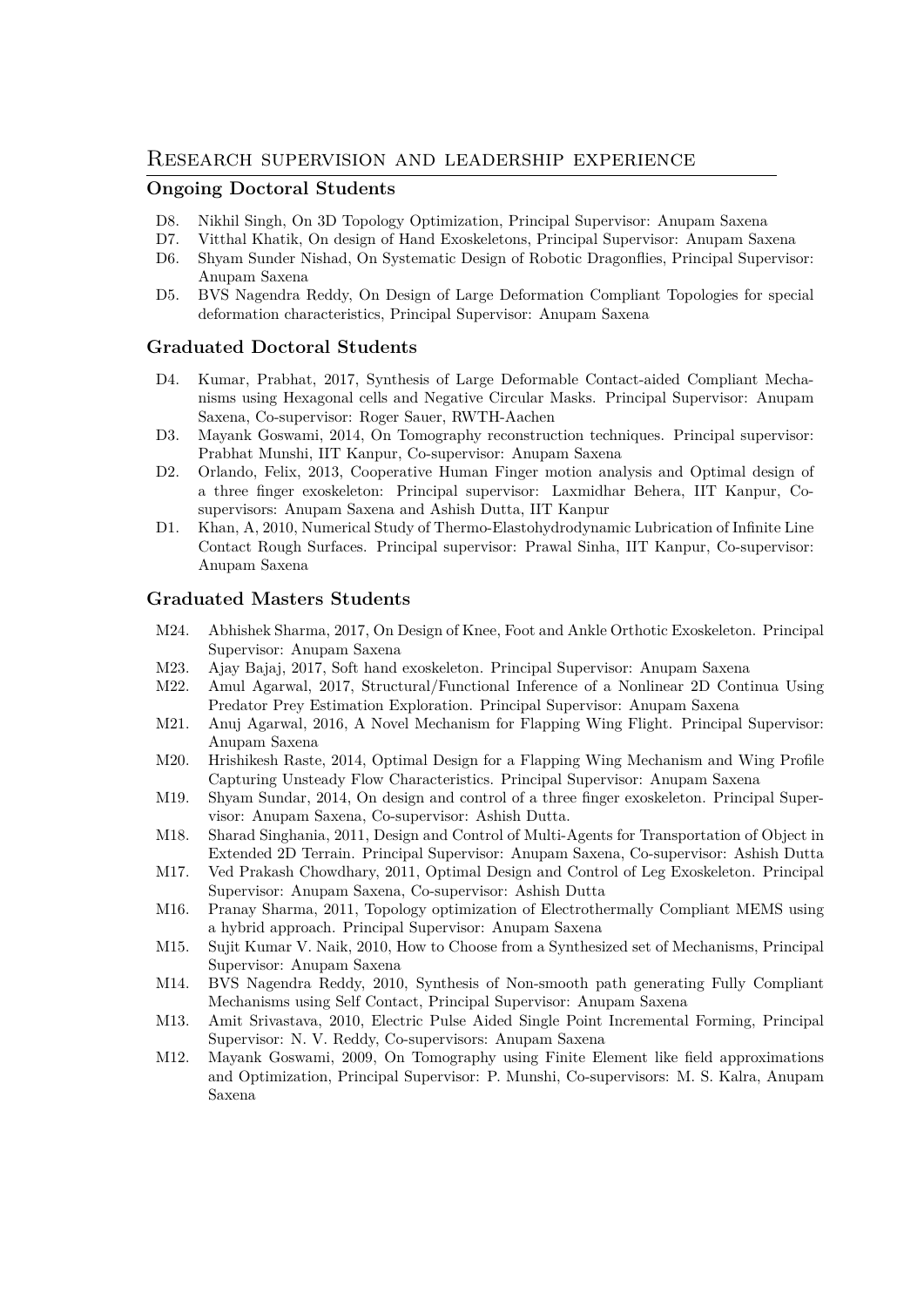- M11. Vijaysingh R. Shinde., 2009, Experimental Validation of Form Closure Capture and Transportation of Moving Objects using Projective Path Planning, Principal Supervisor: Anupam Saxena, Co-supervisor: Ashish Dutta
- M10. Pavan Kumar, 2009, Singularity-free Binary Designs in Topology Optimization, Principal Supervisor: Anupam Saxena
- M9. Ashok Rai, 2006, Topology, Shape and Size Optimization of Compliant Mechanisms Using Curved Frame Elements and Genetic Algorithm, Principal Supervisor: Anupam Saxena
- M8. Pankaj Sharma, 2006, Arrest and Guidance of a Moving Object using Multi-Agents, Principal Supervisor: Anupam Saxena, Co-supervisor: Ashish Dutta
- M7. CP Mishra, 2006, Nonlinear, Transient, Thermo-Elastic Analysis for Continua under High Temperature Environment, Principal Supervisor: Anupam Saxena
- M6. Mukul Tuli, 2006, Local Shape Modification of B-Spline Curves, Principal Supervisor: N. Venkat Reddy, Co-supervisor: Anupam Saxena
- M5. Anjul Beohar, 2005, A Hybrid Approach to Reconstruct 3d Solids From 2d Near Isometric Sketches, Principal Supervisor: Anupam Saxena, Co-supervisor: Ashish Dutta
- M4. Maitray Srivastava, 2005, Mathematical Analysis, Design, Development and Experimentation of an 8 DOF Biped Robot, Principal Supervisor: Ashish Dutta, Co-Supervisor: Anupam Saxena
- M3. Prince Malik, 2004, Automated Design of Modular Fixtures to minimize Tolerances, Principal Supervisor: N. Venkat Reddy, Co-Supervisor: Anupam Saxena
- M2. Rajat Saxena, 2003 , A Novel Parameterization for Topology Design of ETC MEMS for Strength, Principal Supervisor: Anupam Saxena
- M1. Gaurav Seth, 2002, Splines based Assessment of Pre and Post Treatments of Dental Fixtures, Co-Supervisor: Anupam Saxena

#### **Senior Design Projects**

- SDP5. Anuj Agarwal, Shaurya Shriyam, 2014, Design, Modeling and Control of a Robotic Fish, with Co-supervisor: Principal Supervisor: Anupam Saxena, Co-Supervisor: Laxmidhar Behera
- SDP4. Sandeep Urankar, Pranjal Jain, Anurag Singh, 2003, Design, Fabrication and Control of a Robo-sloth, a rope climbing Robot, Principal Supervisor: Anupam Saxena
- SDP3. Manish Dwivedi, Ashish Sethi, Amit Pahwa, A. P. Singh, 2002, Design and Fabrication of a Customized Above Knee Prosthesis, Principal Supervisor: Anupam Saxena
- SDP2. Ashish Asthana, Nandeesh Shukla, Bharat Panjwani, 2002, Design, Fabrication and Control of a Four dof Redundant Planar Manipulator, Principal Supervisor: Anupam Saxena, Cosupervisor: Susmit Sen
- SDP1. Abhudyai Singh, Apratim Rajendra, Bipin Kumar, 2002, Adonis: Walking Machine and Biped (**Adjudged the best B. Tech project**), Principal Supervisor: Anupam Saxena, Co-supervisor: Susmit Sen

#### Teaching Merits

| Pedagogical training/expertise | 20 years of experience in teaching graduate and undergraduate courses<br>in and related to computer aided engineering design, compliant mech-<br>anisms, large deformation analysis, structural (topology) optimiza-<br>tion, kinematic and geometric modeling, assistive/orthotic/exoskele-<br>tal devices, bio-inspired design, and multi-body dynamics of flexible<br>systems. |
|--------------------------------|-----------------------------------------------------------------------------------------------------------------------------------------------------------------------------------------------------------------------------------------------------------------------------------------------------------------------------------------------------------------------------------|
| Open access teaching           | Computer Aided Engineering Design (NPTEL/Online)<br>https://www.youtube.com/watch?v=dp0vGTUAVPs<br>Technical Arts (NPTEL/Online)<br>https://www.youtube.com/watch?v=ZIZyQbCX30E                                                                                                                                                                                                   |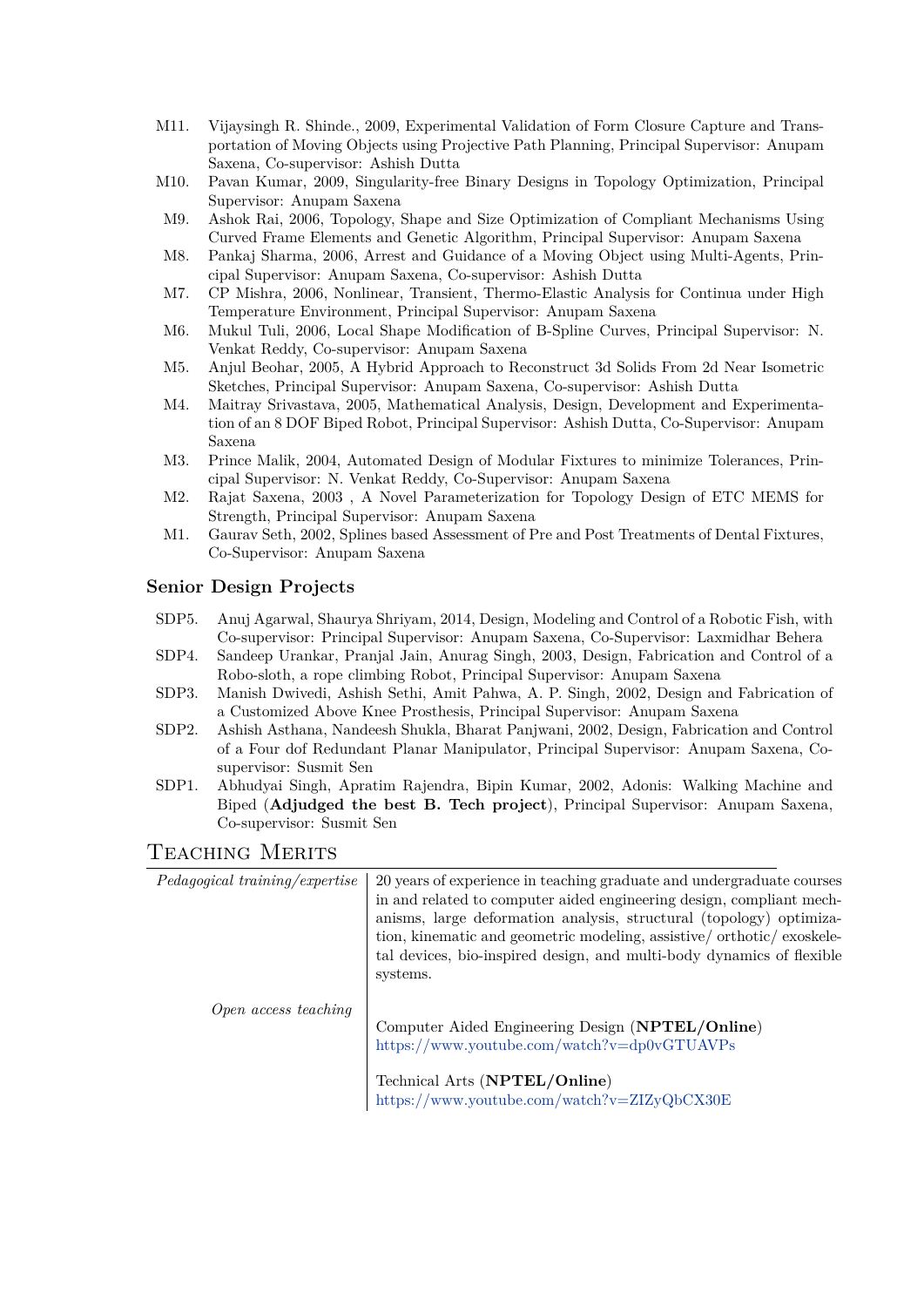#### ME851A Compliant Mechanisms 2013(II), 2017(II)

Genesis; glimpse of applications; continuum and discrete perspectives: nonlinear finite element analysis and pseudo rigid-body analysis; design of compliant mechanisms based on linkage synthesis and structural optimization methods; function and path generation; static balancing; applications in microsystems, precision engineering, biomedical, automotive, product design, etc.

(**Received Appreciation for Teaching both times**)

*Other teaching experience*

ME751A Computer Aided Engineering Design 2001(II), 2002(I), 2003(I), 2004(I), 2005(I), 2006(I), 2007(II), 2009(I), 2010(I), 2012 (I), 2014 (I), 2015 (I, IITG), 2017 (I), 2018 (I), 2019 (I), 2020 (II)

Transformations and Projections, Design and Representation of Curves and Surfaces (Ferguson, Bezier and B-Spline), Derivation and comprehension of B-spline basis functions, Solid Modeling (Wire frame, B-rep, CSG and Voxel approaches), Basics of FEM and Optimization.

#### (**Received Appreciation for Teaching numerous times**)

ME676A Nonlinear Finite Element Methods 2019 (II), 2021 (I)

Introduction with Newton-Raphson's and Arc-Length Methods using truss elements, Snap through and Bifurcations, Co-rotational Beams, Statically balanced configurations, Tensors, Stress and Strain measures, Work Conjugates, Constitutive Relations, Weak form of Governing Equation, Generic Finite Element Modeling with/out contact, Multibody dynamics with flexible members, coding projects/exams with many examples with MATLAB code templates.

#### ME321A Advance Mechanics of Solids 2008(I), 2009(II), 2016 (II)

Classical Elasticity Equilibrium equations, strain-displacement relations, compatibility and stress-strain relations, Stress function, Solutions with stress functions, Tensors, Analysis of Stress and Strain Tensors, Constitutive Elasticity Tensor, Stress-Strain energy conjugate measures, introduction to FEM.

#### TA101A Engineering Drawing and Graphics 2013 (I), 2014 (I)

Orthographic (Third and first angle), Isometric, Sectional, Assembly, Oblique, Perspective and Auxiliary views, Lines and lanes, Intersection and Development. (**Received Appreciation for Teaching both times**)

ME 352A Kinematics of Machines and Mechanisms 2015 (II)

Overview and basics on mobility, degrees of freedom (Grübler's criterion); displacement, velocity and acceleration analysis (analytical and graphical using the instant center method); overview on type, number and dimensional synthesis; linkages; Grashof's criterion; function, path and motion generation using analytical and graphical approaches; Overview on Kempe's linkages and Compliant mechanisms; Gears; Cams and methods for profile design; Balancing of rotors; belt-pulley drives, etc.

#### ME 251A Engineering Design and Graphics 2018 (II)

Section and Assembly drawings using examples of Belt Roller Assembly, Nonreturn value, Feed check valve, Screw Jack Assembly, Couplings, Fuel Injector Assembly, representations of Fasteners, Springs, Gears, Bearings, Fits and Tolerances, and overview of Design Principles.

ME 681A Mathematical Methods in Engineering 2005(II)

Vector and Matrix Algebra, Vector Spaces, Ordinary and Partial Differential Equations, Analysis with Complex Numbers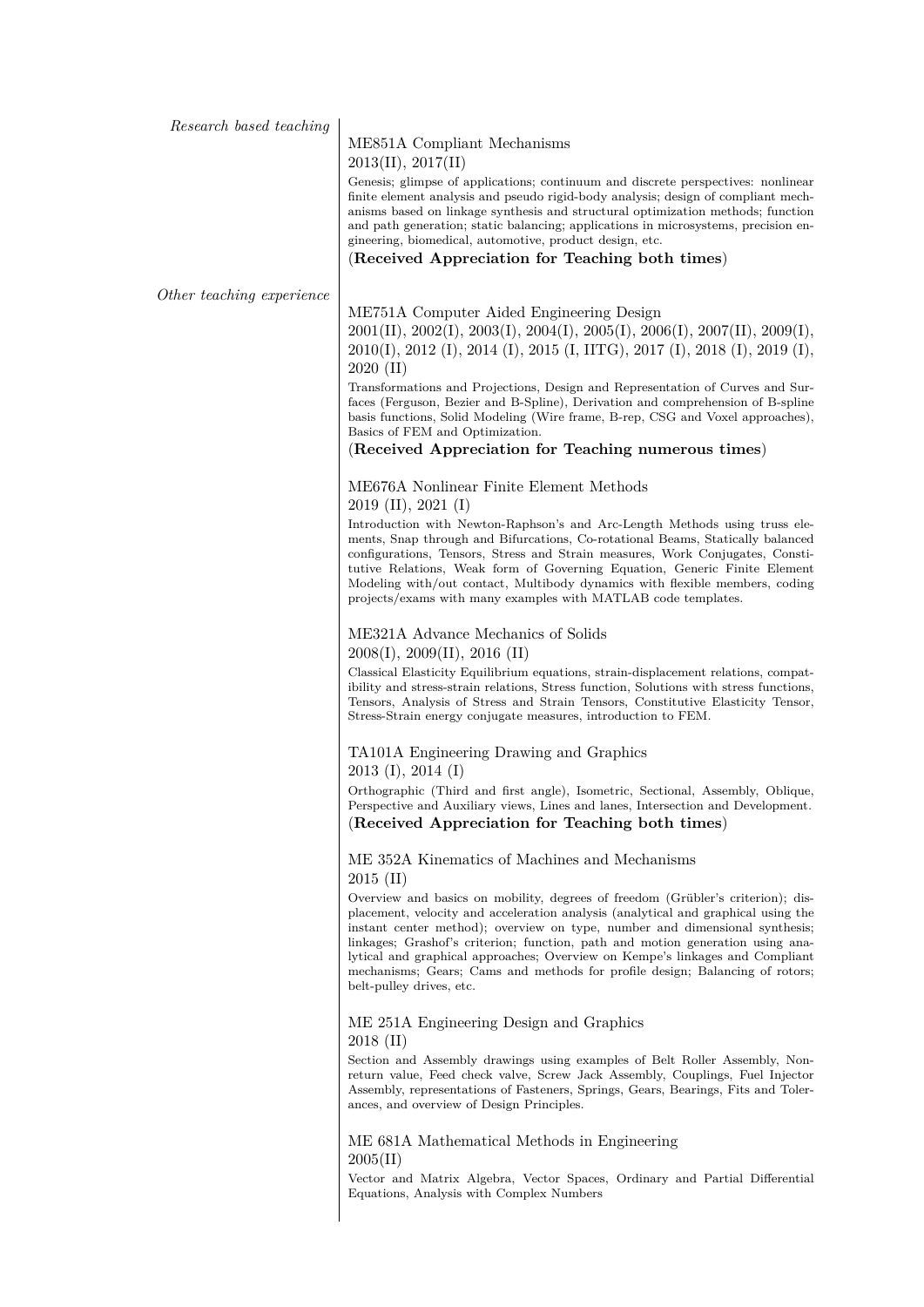| Other teaching experience<br>(contd.) |                                                                                                                                                                                                                                                                                                                                                                                                                                                                                                          |
|---------------------------------------|----------------------------------------------------------------------------------------------------------------------------------------------------------------------------------------------------------------------------------------------------------------------------------------------------------------------------------------------------------------------------------------------------------------------------------------------------------------------------------------------------------|
|                                       | ESO204A Mechanics of Solids                                                                                                                                                                                                                                                                                                                                                                                                                                                                              |
|                                       | Summer, 2003                                                                                                                                                                                                                                                                                                                                                                                                                                                                                             |
|                                       | Stresses, strains, material properties, shear force and bending moment diagrams,<br>deflections of beams, torsion, columns, springs and failure theories                                                                                                                                                                                                                                                                                                                                                 |
|                                       | ME 351A Design of Machine Elements<br>$2003$ (II)                                                                                                                                                                                                                                                                                                                                                                                                                                                        |
|                                       | Review of Mechanics of Solids, Failure theories, Fatigue failure, Design of fasteners,<br>springs, shafts, spur and helical gears, clutches, brakes and flywheels                                                                                                                                                                                                                                                                                                                                        |
|                                       | ME 685A Programming and Numerical Methods,<br>2002(II), 2004(II), 2007(I)                                                                                                                                                                                                                                                                                                                                                                                                                                |
|                                       | Curve interpolation and approximation, Numerical integration and differentiation,<br>Single and Multiple Root determination, Solution of Linear and Nonlinear system<br>of equations, Matrices, and ODE and PDEs                                                                                                                                                                                                                                                                                         |
|                                       | ME 399A Communication Skills<br>$2014 \; (II)$                                                                                                                                                                                                                                                                                                                                                                                                                                                           |
|                                       | Various aspects of communication skills including group discussions, public speak-<br>ing, planning and making presentations, technical writing, non-verbal, verbal and<br>written modes, role of body language etc. covered and emphasized through a<br>number of interactive sessions. text editing sessions (using the green board) to<br>demonstrate minimization of verbosity and proper choice of words so that evolv-<br>ing the first draft in a few iterations yields a well composed document. |
| Pedagogical publications              | SAXENA A. 2011. Kempe's Linkages and the Universality Theorem.<br>Resonance. 16 (3). pp. 220-237. DOI:10.1007/s12045-011-0028-x.                                                                                                                                                                                                                                                                                                                                                                         |
|                                       | SAXENA A. 2011. Topology Optimization with Negative Masks using<br>Gradient Search. Structural and Multidisciplinary Optimization. 44                                                                                                                                                                                                                                                                                                                                                                    |

## Recognition and Memberships

(5). pp. 629-649

| 2020     | In top 2% (Design Practice & Management) – IOANNIDIS J. P. A,      |
|----------|--------------------------------------------------------------------|
|          | BOYACK KEVIN W, BAAS JEROEN, 2020, UPDATED SCIENCE-WIDE            |
|          | AUTHOR DATABASES OF STANDARDIZED CITATION INDICATORS, PLOS         |
|          | BIOLOGY, OCTOBER 16, 2020                                          |
|          |                                                                    |
|          | https://doi.org/10.1371/journal.pbio.3000918                       |
|          |                                                                    |
| 2010-    | Alexander von Humboldt Fellowship for Experienced Professors       |
| 2006     | AICTE Career Award                                                 |
| 1997     | Procter and Gamble Best Professional Paper Award                   |
| 1991     | Silver Medal. Mathematics Talent Search Examination. Government of |
|          | <i>INDIA</i>                                                       |
| 1992     | VivekVir Award. Government of Madhya Pradesh. INDIA                |
| 2014, 18 | Recipient of Appreciation for Teaching, ME 851A, Compliant Mecha-  |
|          | nisms                                                              |
| 2013, 14 | Recipient of Appreciation for Teaching, TA 101A, Technical Arts    |
|          |                                                                    |
| 2012, 17 | Recipient of Appreciation for Teaching, ME 751A, CAD               |
| 2015-    | Association of Machines and Mechanisms                             |
|          | Life Member                                                        |
|          |                                                                    |
|          |                                                                    |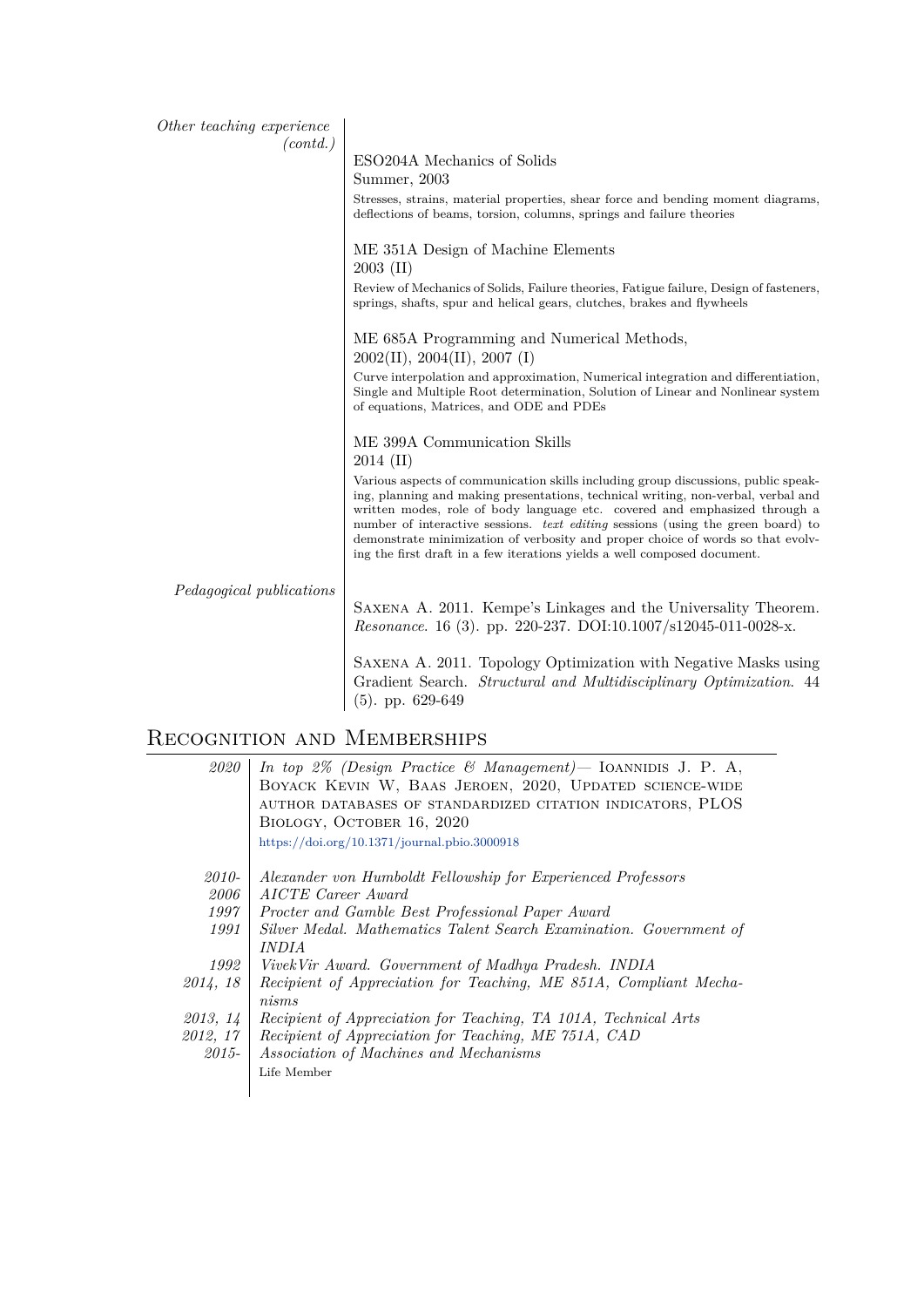# OTHER KEY MERITS (ACADEMIC, ADMINISTRATIVE, Non-Academic)

| December, 2015       | Organizing Chair: $2^{nd}$ INTERNATIONAL AND $17^{th}$ NATIONAL CONFER-                                                                                                                                                                                                                                                                                                                                                                                                                                                                                                                                 |
|----------------------|---------------------------------------------------------------------------------------------------------------------------------------------------------------------------------------------------------------------------------------------------------------------------------------------------------------------------------------------------------------------------------------------------------------------------------------------------------------------------------------------------------------------------------------------------------------------------------------------------------|
|                      | ENCE ON MACHINES AND MECHANISMS, DEC 16-19, INDIAN INSTITUTE<br>OF TECHNOLOGY KANPUR. CO-CHAIRS: DR. SHIKHA PRASAD AND DR.                                                                                                                                                                                                                                                                                                                                                                                                                                                                              |
|                      |                                                                                                                                                                                                                                                                                                                                                                                                                                                                                                                                                                                                         |
| $2011 - 2015$        | NEERAJ SINHA.<br>Associate Editor JOURNAL OF MECHANISMS AND ROBOTICS                                                                                                                                                                                                                                                                                                                                                                                                                                                                                                                                    |
|                      | In four terms, coordinated review of more than 50 manuscripts.                                                                                                                                                                                                                                                                                                                                                                                                                                                                                                                                          |
| May 2013 - Nov 2014  | Faculty Advisor and Associate Dean, INTERNATIONAL RELATIONS, IIT                                                                                                                                                                                                                                                                                                                                                                                                                                                                                                                                        |
|                      | KANPUR                                                                                                                                                                                                                                                                                                                                                                                                                                                                                                                                                                                                  |
| 2020-                | Salient Accomplishments: IITK-NUS Joint Degree Programme, MIPP programme with the<br>University of Melbourne (formalized to the Joint Ph. D. programme), Academic MoUs<br>with numerous Overseas Universities including three each from Finland and Norway, MO-<br>SAIC, an International Relations Brochure, initiated the new International Relations web-<br>site amongst numerous other responsibilities, streamlined the activities of the Office of<br>International Relations and initiated the latter to be a standalone office.<br>Advisor, CMDE (COMPLIANT MECHANISMS DESIGN AND ENGINEERING) |
|                      | LABS                                                                                                                                                                                                                                                                                                                                                                                                                                                                                                                                                                                                    |
| 2020-21              | https://www.cmdelabs.com<br>Mentor Advisor, PLUS ROBOTICS                                                                                                                                                                                                                                                                                                                                                                                                                                                                                                                                               |
|                      | Focuses on educating students about Robotics and provides services through online courses                                                                                                                                                                                                                                                                                                                                                                                                                                                                                                               |
| 2009-                | and school programs<br>Mentor Advisor, TAS (TRIDENT ANALYTICAL SOLUTIONS)                                                                                                                                                                                                                                                                                                                                                                                                                                                                                                                               |
|                      | Prominent Products from TAS: Shabdnagari, Sociota, Market Reckon, Caller Pay.                                                                                                                                                                                                                                                                                                                                                                                                                                                                                                                           |
|                      | http://www.tas.co.in/                                                                                                                                                                                                                                                                                                                                                                                                                                                                                                                                                                                   |
| 2006, 2016           | Symposium Coordinator, Compliant Mechanisms ASME IDETC 2006,<br>2014, 2016                                                                                                                                                                                                                                                                                                                                                                                                                                                                                                                              |
|                      | Coordinated review of many submissions                                                                                                                                                                                                                                                                                                                                                                                                                                                                                                                                                                  |
| 2006, 2009           | Session Chair, Compliant Mechanisms ASME IDETC 2006, 2009                                                                                                                                                                                                                                                                                                                                                                                                                                                                                                                                               |
| 2012                 | Co-Convener, International Conference on Microactuators and Micromech-<br>anisms MAMM-2012, CSIR-CMERI INDIA                                                                                                                                                                                                                                                                                                                                                                                                                                                                                            |
| $2014$ -current      | Peer Review of Funding applications                                                                                                                                                                                                                                                                                                                                                                                                                                                                                                                                                                     |
|                      | for Technology Foundation STW, Dutch Research Council, Dept. Sci. Tech, India and                                                                                                                                                                                                                                                                                                                                                                                                                                                                                                                       |
|                      | others.                                                                                                                                                                                                                                                                                                                                                                                                                                                                                                                                                                                                 |
| $2001$ -Current      | Reviewer                                                                                                                                                                                                                                                                                                                                                                                                                                                                                                                                                                                                |
| $2016$ -Current      | ASME Journal of Mechanical Design, ASME Journal of Mechanisms and Robotics, Struc-<br>tural and Multidisciplinary Optimization, Computer Aided Design, International Journal<br>for Numerical Methods in Engineering, Finite Elements in Analysis and Design, Compu-<br>tational Methods in Applied Mechanics and Engineering.<br><i>Examiner for Doctoral Theses/Viva voce</i>                                                                                                                                                                                                                         |
|                      | IISc Bangalore, IIT Madras, IIT Guwahati                                                                                                                                                                                                                                                                                                                                                                                                                                                                                                                                                                |
| 2011-12, 2002-03     | Faculty Advisor, ASSOCIATION OF MECHANICAL ENGINEERS, IIT KANPUR                                                                                                                                                                                                                                                                                                                                                                                                                                                                                                                                        |
| <i>Invited Talks</i> | COMPLIANT MECHANISMS, DESIGN PRINCIPLES AND TOPOLOGY OPTI-<br>MIZATION - VARIOUS ASPECTS                                                                                                                                                                                                                                                                                                                                                                                                                                                                                                                |
|                      | Cornell University (Aug, 2006), University of Milwaukee (Sep, 2007), IIT Kanpur (Oct,<br>2009), RWTH-Aachen University (Nov, 2010), TU Delft (Feb, 2011), IIT Bombay (Oct,<br>2011), NAIST, Ikoma, Japan (Apr, 2013), IIT, Hyderabad (Mar, 2016), NIT, Suratkal<br>(Mar, 2017)                                                                                                                                                                                                                                                                                                                          |
|                      | ON FUNCTIONAL INFERENCE USING THE ESTIMATION-EXPLORATION AL-                                                                                                                                                                                                                                                                                                                                                                                                                                                                                                                                            |
|                      | <b>GORITHM</b>                                                                                                                                                                                                                                                                                                                                                                                                                                                                                                                                                                                          |
|                      | University of SUNY Buffalo (Mar, 2007)<br>EU REGIONAL SCHOOL, RWTH-AACHEN UNIVERSITY (July, 2016)                                                                                                                                                                                                                                                                                                                                                                                                                                                                                                       |
|                      | A 3 hr lecture on Systematic Synthesis of Large Displacement Compliant Mechanisms: A<br>Structural Optimization Approach                                                                                                                                                                                                                                                                                                                                                                                                                                                                                |
|                      | NERIST, NIRJULI INDIA (Aug, 2014)                                                                                                                                                                                                                                                                                                                                                                                                                                                                                                                                                                       |
|                      | A three day short term TEQIP course on CAD                                                                                                                                                                                                                                                                                                                                                                                                                                                                                                                                                              |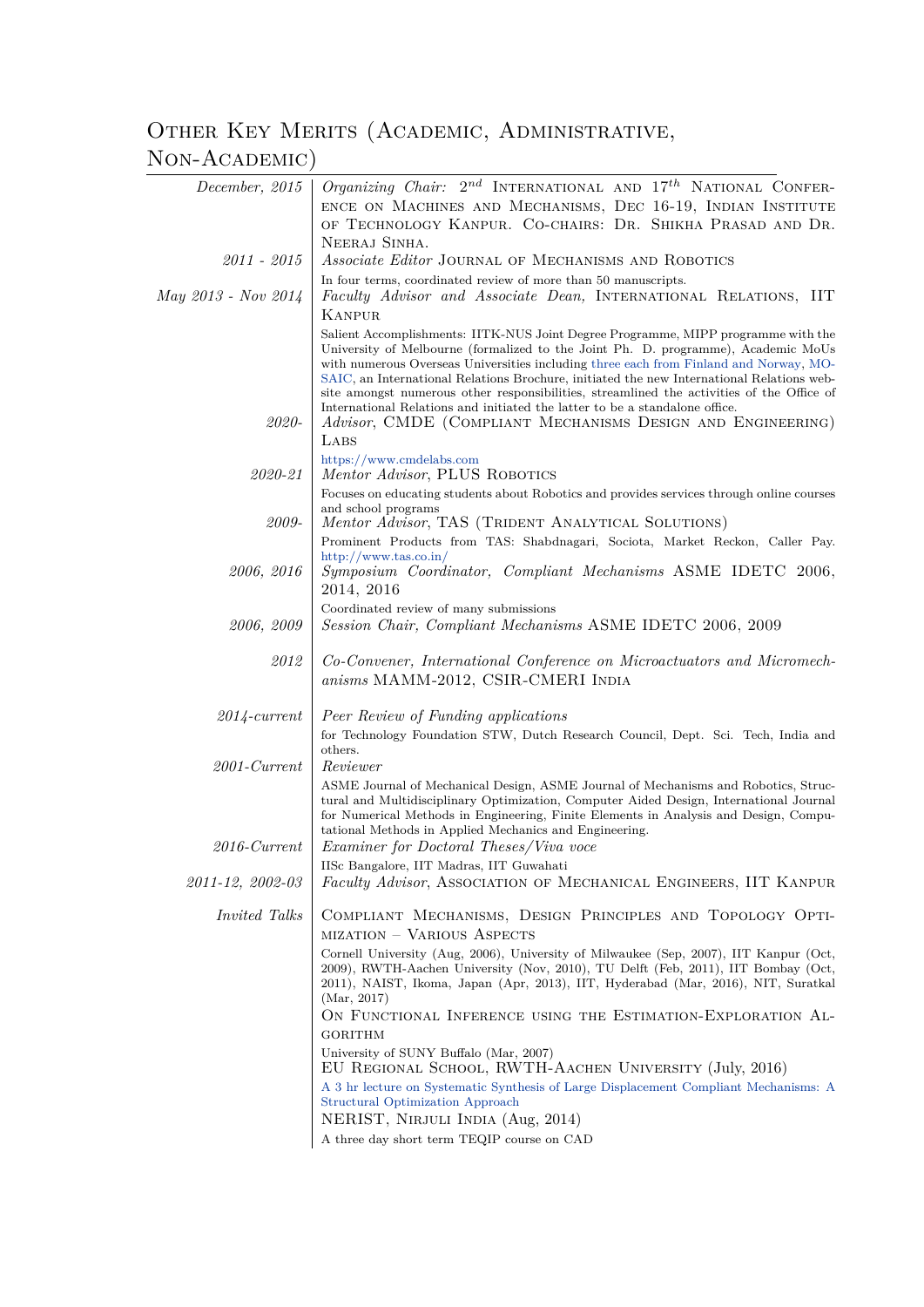| <i>Invited Talks</i> |                                                                                                                                                                                                                             |
|----------------------|-----------------------------------------------------------------------------------------------------------------------------------------------------------------------------------------------------------------------------|
| (contd.)             | ON CAPTURING UNSTEADY FLOW CHARACTERISTICS AROUND A FLAPPING                                                                                                                                                                |
|                      | WING-CHORD USING POTENTIAL FLOW THEORY                                                                                                                                                                                      |
|                      | IIT Guwahati (April, 2015), IISc, Bangalore (Mar, 2014), RWTH-Aachen University (Jul,<br>2014), RWTH-Aachen University (June, 2018)                                                                                         |
|                      | ON KEMPE'S LINKAGES                                                                                                                                                                                                         |
|                      | RWTH-Aachen University (Nov, 2012)                                                                                                                                                                                          |
|                      | ON THREE-FINGER HAND EXOSKELETON FOR COOPERATIVE TRANSLATION                                                                                                                                                                |
|                      | AND ROTATION                                                                                                                                                                                                                |
|                      | RWTH-Aachen University (July, 2017)                                                                                                                                                                                         |
|                      | BRINGING ENGINEERING DRAWING TO LIFE                                                                                                                                                                                        |
|                      | TEQIP, IIT Kanpur (Jan, 2018)                                                                                                                                                                                               |
| Sep 2008 - Apr 2009  | Games Counselor, STUDENT GYMKHANA, IIT KANPUR                                                                                                                                                                               |
| $2002 - 2003$        | SPEC, Sports and Physical Education Committee, got formed in my tenure on the proposal<br>by Prof. CS Upadhyay to the then Dean, Student Affairs, Prof. Partha Chakraborty.<br><i>Chairman</i> , STAFF GYMKHANA, IIT KANPUR |
|                      | Helped draft the new constitution for Staff Gymkhana years later.                                                                                                                                                           |
| 2002-2013            | Represented IIT Kanpur in many Inter IIT Staff Sports Meets in Badminton, Cricket and<br>Table Tennis                                                                                                                       |
| 2002-2014            | MUSICAL EXTRAVAGANZA (ME), IIT KANPUR                                                                                                                                                                                       |
| $2002 - 2012$        | Performed vocals in a student organized music programme at IIT Kanpur on multiple<br>occasions.<br>GALAXY, ANTARAGNI                                                                                                        |
|                      | Judged various cultural events and personality contests                                                                                                                                                                     |
|                      |                                                                                                                                                                                                                             |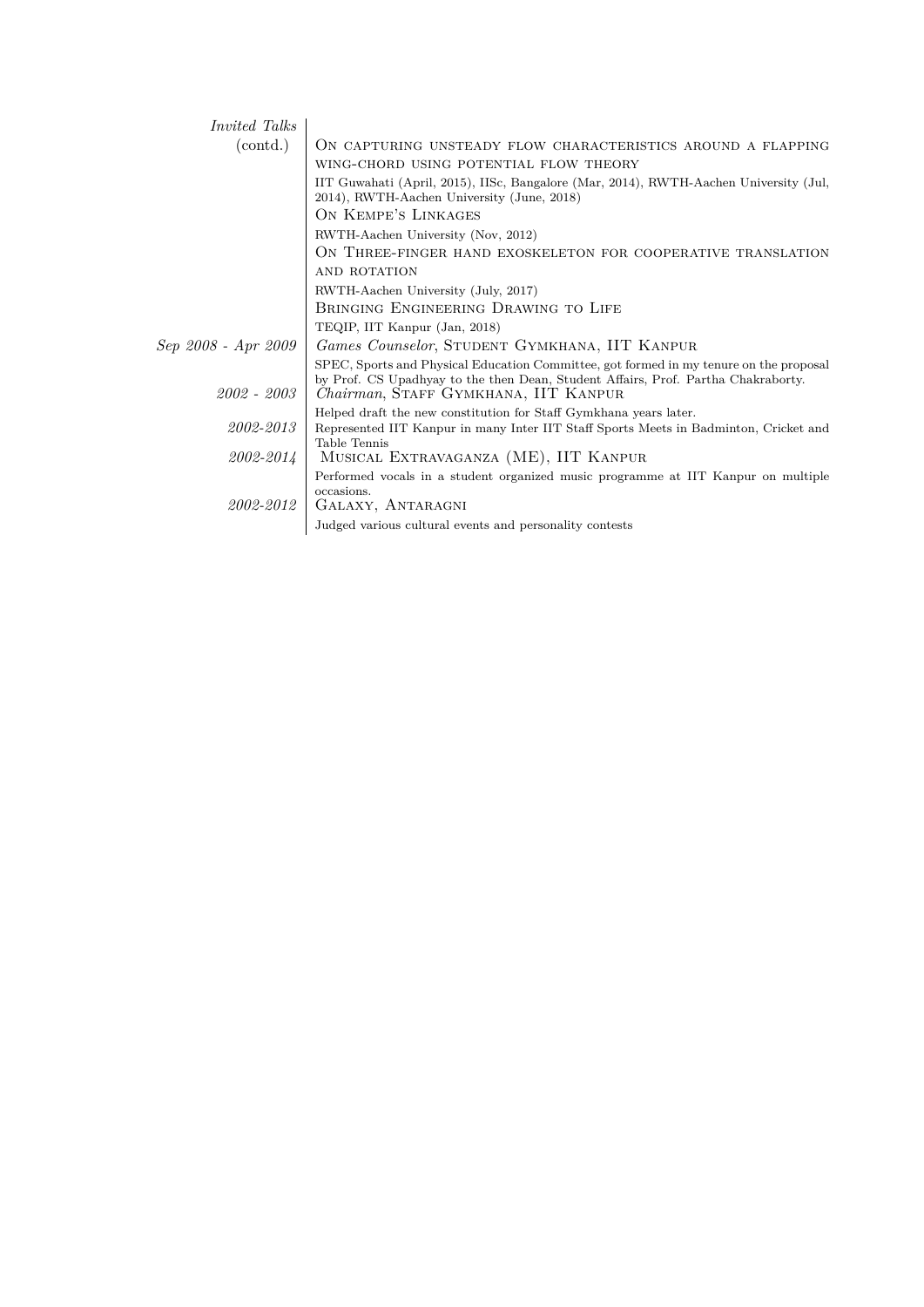#### **Journals (published/in press/arXiv; reverse chronological order)**

- <span id="page-9-0"></span>J50. Prabhat Kumar., Anupam Saxena. 2020. *A Material Mask Overlay Strategy for Close to Binary Design-dependent Pressure-loaded Optimized Topologies*. submitted. *http://arxiv.org/abs/2106.09245*.
- J49. Khatik V. M. Nishad S. S. Anupam Saxena. 2021. *Comprehending optimality of the finger flexor tendon pulley system using systematic computational analysis*. ASME Journal of Biomedical Engineering. accepted. *arXiv:2010.02580v1[cs.RO]*.
- J48. [BVS Nagendra Reddy. An](http://arxiv.org/abs/2106.09245 )upam Saxena. 2021. *Topology synthesis of a 3-kink Contact-aided compliant switch*. ASME Journal of Mechanical Design. 143. 081704-1-15. *arXiv:2006.10385 [cs.CE]*.
- J47. Prabhat Kumar. Roger A. Saue[r. Anupam Saxena](http://arxiv.org/abs/2010.02580). 2020. *On topology optimization of large deformation contact-aided shape morphing compliant mechanisms*. Mechanism and Machine Theory. Vol 156, Feb 2021, 104135.
- J46. [Orlando, M. F., Beher](https://arxiv.org/pdf/2006.10385.pdf)a L., Dutta, A., and Saxena A. 2020. Optimal Design and Redundancy Resolution of a Novel Robotic Two-Fingered Exoskeleton. IEEE Transactions on Medical Robotics and Bionics, Vol 2(1). pp. 59-75.
- J45. Singh N. Kumar P. and Saxena A. 2020. On Topology Optimization with Elliptical Masks and Honeycomb Tessellation with Explicit Length Scale Constraints. Structural and Multidisciplinary Optimization, 62(3), 1227-1251.
- J44. SAXENA. A. 2018. On Upper Bounds with  $ABC = 2^m p^n$  and  $ABC = 2^m p^n q^r$  with p and *q* as Mersenne or Fermat Primes. arXiv:1809.03328v1 [math.NT] 6 September, 2018.
- J43. Kumar. P. Saxena. A. Sauer R. A. 2018. Computational optimization of large deformation compliant mechanisms undergoing self and mutual contact, *http://arxiv.org/abs/1802.06049*, Journal of Mechanical Design, 141(1): 012302 (13 pages).
- J42. S Shakya, A Saxena, P Muns[hi, M Goswami](https://arxiv.org/abs/1809.03328). 2017. Adaptive Discretization for Computerized Tomography. Research in Nondestructive Evaluation. Research in Nondestructive Evaluation. 1-17
- J41. Felix Orlando Maria Joseph. Laxmidhar Behera. Tomoya Tamei. Tomohiro Shibata. Ashish Dutta. Anupam Saxena. 2016. On Redundancy Resolution of the Human Thumb, Index and Middle Fingers in Cooperative Object Translation. *Robotica*. 35 (10), pp. 1992-2017
- J40. Kumar P. Sauer R. Saxena A. 2016. On Synthesis of *C* <sup>0</sup> Path Generating Compliant Mechanisms with Mutual Contact using the Material Mask Overlay Method. *ASME Journal of Mechanical Design*. Vol. 138. pp. 062301-1-9.
- J39. Mayank Goswami. M. Shakya S. Saxena A. Munshi M. 2015. Optimal Spatial filtering schemes and compact tomography setups. *ASNT Journal of Research in Nondestructive Evaluation*. 27 (2), pp. 69-85.
- J38. KUMAR. P AND SAXENA A. 2015. On topology optimization with embedded boundary resolution and smoothing. *Structural and Multidisciplinary Optimization*. 52 (6). pp 1135– 1159.
- J37. Goswami M. Shakya S. Saxena A. Munshi P. 2015. Reliable reconstruction strategy with higher grid resolution for limited data tomography. *NDT & E International*. 72. pp. 17–24.
- J36. Goswami M. Munshi P. Khanna A. Saxena A. 2015. Non-uniform Arrangement of Emitter-Receiver Pairs Arrangement and Compact Ultrasonic Tomography Setup. *IEEE Sensors*. Sensors Journal. 15(2). pp. 1198-1207.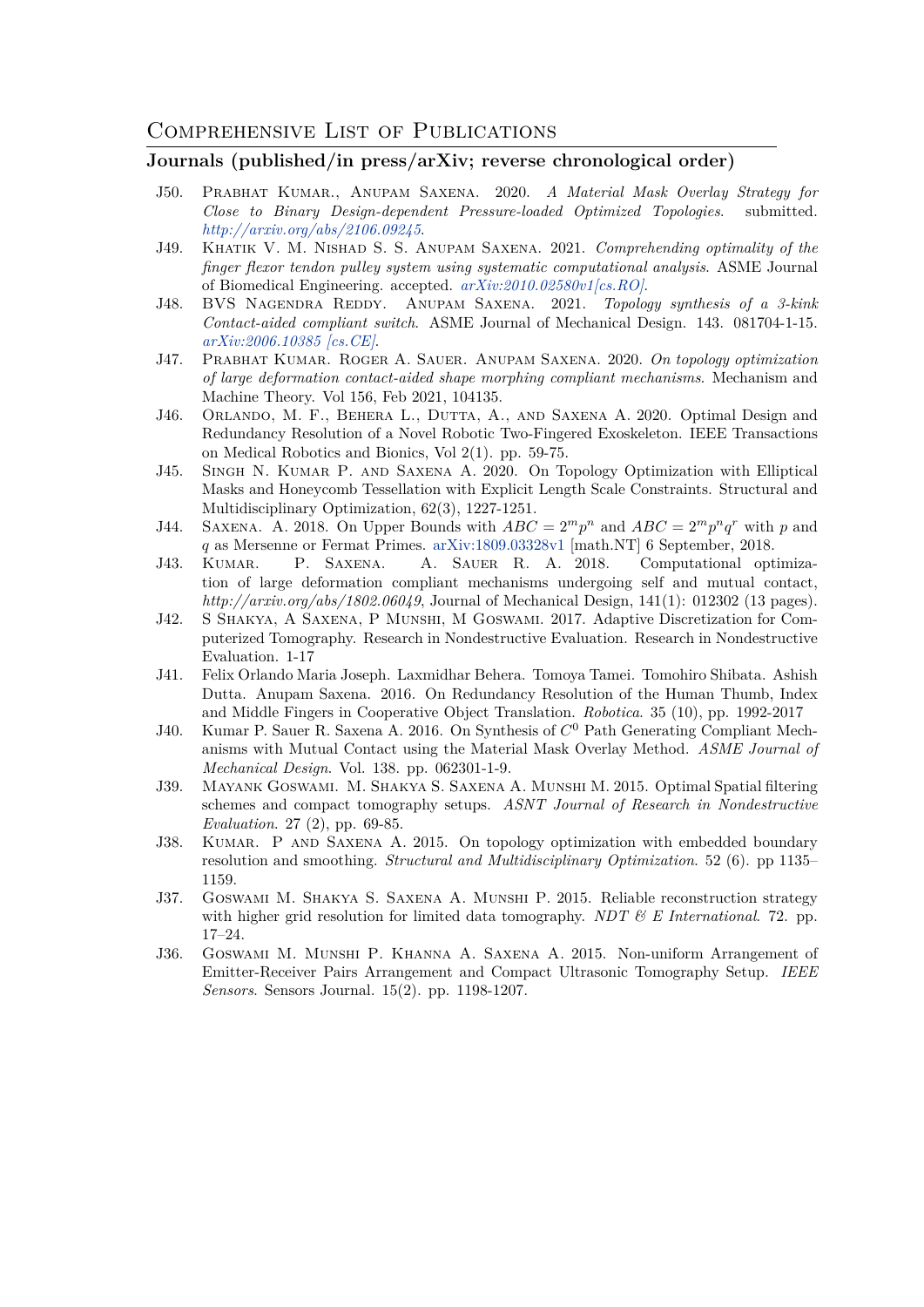- J35. Goswami M. Munshi P. Saxena A. Gupta M.K. Kumar A. 2014. Plasma Diagnostics at Aditya Tokomak by Two Views Visible Light Tomography. *Fusion Engineering and Design*. 89(11). Nov 2014, pp. 2659-2665. ISSN 0920-3796.
- J34. Mergel. J. C. Sauer. R. A. and Saxena A. 2014. Computational optimization of adhesive microstructures based on a nonlinear beam formulation. *Structural and Multidisciplinary Optimization*. 50(6). 1001-1017.
- J33. Goswami. M. Saxena A. and Munshi. P. 2014. A new grid based tomographic method for two-phase flow measurements. *Nuclear Science and Engineering*. 176 (2), pp. 240-253.
- J32. Goswami M. Munshi P. Saxena A. 2011. Void fraction measurement using entropy maximization approach, experimental and computational two phase flow. *Transaction of American Nuclear Society*. 104 (1094-1095). ISSN: 0003-018X.
- J31. Saxena A. 2013. Contact-Aided Compliant Displacement-Delimited Gripper Manipulators. *ASME Journal of Mechanisms and Robotics*. 5(4).041005.1-041005.12.
- J30. Orlando M F. Dutta A. Saxena A. Behera L. Shibata T. 2013. Manipulability Analysis of Human Thumb. Index and Middle fingers in Cooperative 3D Rotational Movements. *Robotica*. 31 (5), pp. 797-809. Available on CJO.doi: 10.1017/S0263574713000064.
- J29. SHINDE V R. DUTTA A. SAXENA A. 2013. Experiments on multi-agent capture of a moving object using projective path planning. *Robotica*. 31(2).pp. 267-284
- J28. Saxena A. Valero-Cuevas F J. Lipson H. 2012. Functional inference of complex anatomical tendinous networks at a macroscopic scale via sparse experimentation. *PLOS Computational Biology*. 8(11): p.1-17 (e1002751)
- J27. Saxena A. and Sauer. R.A. 2012. Combined gradient-stochastic optimization with negative circular masks for large deformation topologies. *International Journal for Numerical Methods in Engineering*. 93 (6), pp. 635-663
- J26. Reddy BVS Nagendra. Naik Sujitkumar V. Saxena A. 2012. Systematic Synthesis of Large Displacement Contact Aided Monolithic Compliant Mechanisms. *ASME Journal of Mechanical Design*. 134(1). pp.011007-1-12
- J25. Saxena A. 2011. Topology Optimization with Negative Masks using Gradient Search. *Structural and Multidisciplinary Optimization*. 44 (5). pp. 629-649
- J24. SUJIT KVN. SAXENA A. RAI A K. REDDY BVS NAGENDRA. 2011. How to Choose from a Synthesized Set of Path- Generating Mechanisms. *ASME Journal of Mechanical Design*. 133 (9), 91009.
- J23. Saxena A. 2011. Kempe's Linkages and the Universality Theorem. *Resonance*. 16 (3). pp. 220-237. DOI:10.1007/s12045-011-0028-x.
- J22. Saxena A. 2011. An Adaptive Material Mask Overlay Method: Modifications and Investigations on Binary. Well Connected Robust Compliant Continua. *ASME Journal of Mechanical Design*. 133 (4). pp. 041004-1-11
- J21. Saxena A. 2011. Are Circular Shaped masks Adequate in Adaptive Mask Overlay Topology Synthesis Method. *ASME Journal of Mechanical Design*. 133(1). pp. 011001-1-11.
- J20. Mannepalli S. Dutta A. Saxena A. 2010. A multi-objective GA based algorithm for 2D form and force closure grasp of prismatic objects. *International Journal of Robotics and Automation*. 25 (2).pp. 142 - 154
- J19. Khan H. Sinha P. Saxena A. 2009. A Simple Algorithm for ThermoElastohydrodynamic Lubrication Problems. *International Journal of Research and Reviews in Applied Sciences*. Volume 1. Issue 3 (December. 2009). 265-279.
- J18. Rai A K. Saxena A. Mankame N D. 2010. Unified synthesis of compact planar pathgenerating linkages with rigid and deformable members. *Structural and Multidisciplinary Optimization*. 41:863–879.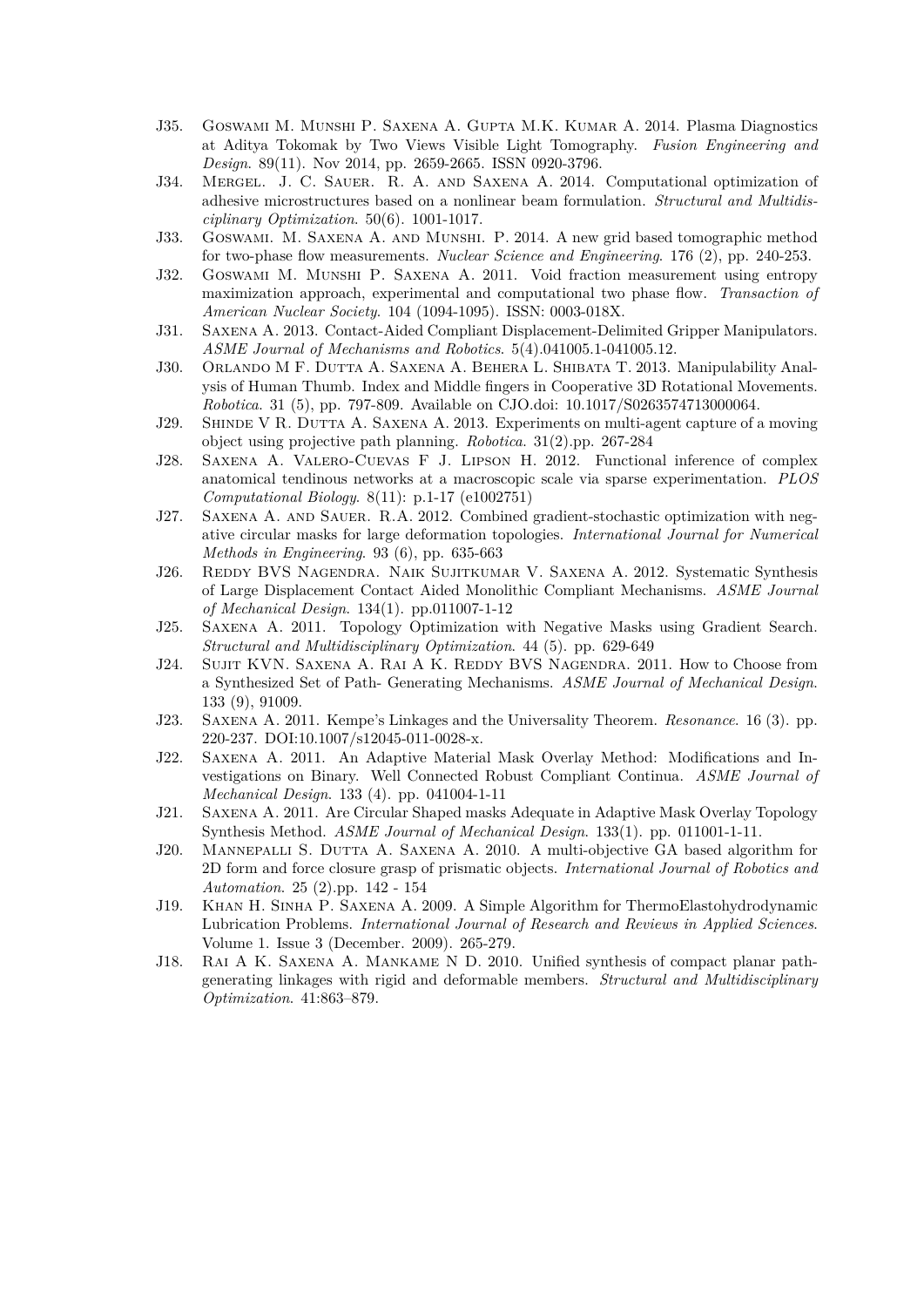- J17. Jain C. Saxena A. 2010. An Improved Material-mask overlay strategy for Topology Optimization of Structures and Compliant Mechanisms. *ASME Journal of Mechanical Design*. 132 (6). 061006-1-10.
- J16. Saxena R. Saxena A. 2009. Design of Electro-Thermally Compliant MEMS with Hexagonal Cells using Local Temperature and Stress Constraints. *ASME Journal of Mechanical Design*. Volume 131 (5). pp. 510061-5100610
- J15. Saxena A. 2008. A Material-Mask Overlay Strategy for Continuum Topology Optimization of Compliant Mechanisms using Honeycomb Discretization. *ASME Journal of Mechanical Design*. Volume 130 (8). pp. 823041-823049
- J14. SHARMA P. SAXENA A. DUTTA A. 2008. Optimal Arrest and Guidance of a Moving Prismatic Object using Multi-Agents; *Robotica*. Volume 26. Issue 1. pp - 41-53
- J13. Bansal S K. Malik P. Saxena A. and Reddy N V. 2008. Modular Fixture Planning for Minimum Three-dimensional Tolerances. *International Journal of Production Research*. Volume 46. Issue 6 March 2008. pages 1455 - 1476
- J12. Saxena R. Saxena A. 2007. On Honeycomb Representation and SIGMOID Material Assignment in Optimal Topology Synthesis of Compliant Mechanisms. *Finite Elements in Analysis and Design*. Volume 43. Issue 14. Pages: 1082-1098
- J11. Valero-Cuevas F J. Anand V. Saxena A. Lipson H. 2007. Beyond parameter estimation: Extending biomechanical modeling by the explicit exploration of model topology. *IEEE Transactions of Biomedical Engineering*. Nov;54(11):1951-64.
- J10. Srivastava M. Dutta A. Saxena A. 2007. Trajectory generation using GA for an 8 DOF biped robot with deformation at the sole of the foot. *Journal of Intelligent and Robotic Systems*. 49. pp 67-84
- J9. Rai A K. Saxena A. Mankame N D. 2007. Synthesis of Path Generating Compliant Mechanisms using Initially Curved Frame Elements. *ASME Journal of Mechanical Design*. Vol. 129. pp. 1056-1063
- J8. TULI M. REDDY N.V. SAXENA A. 2006. Constrained Shape Modification of B-Spline curves. *Computer-Aided Design and Applications*. Vol. 3. N (1-4). pp 437-446.
- J7. Saxena A. 2005. Topology Design of Large Displacement Compliant Mechanisms with Multiple Materials and Multiple Output Ports. *Structural and Multidisciplinary Optimization*. Vol. 30 (6). pp. 477-490.
- J6. Saxena A. 2005. Synthesis of Compliant Mechanisms for Path Generation using Genetic Algorithm. *ASME Journal of Mechanical Design*. Vol. 127 (4). pp 745-752.
- J5. Saxena A. and Ananthasuresh. G. K. 2003. A Computational Approach to the Number Synthesis of Linkages. *ASME Journal of Mechanical Design*. Vol. 125. pp 110-118.
- J4. Saxena A. and Ananthasuresh G K. 2001. Topology Design of Compliant Mechanisms with Strength Considerations. *Mechanics of Structures and Machines*. 29(2). pp. 199-221
- J3. Saxena. A. and Ananthasuresh. G. K. 2001. Topology Synthesis of Compliant Mechanisms for Nonlinear Force-Deflection and Curved Output Path. *ASME Journal of Mechanical Design*. March 2001. Vol. 123. pp 33-42.
- J2. Saxena A. Ananthasuresh G K. 2000. On an Optimality Property of Compliant Topologies. *Structural and Multidisciplinary Optimization*. 19 (1). pp. 36-49.
- J1. Saxena A. Kramer S N. 1998. A Simple and Accurate Method for Determining Large Deflections in Compliant Mechanisms subjected to End Forces and Moments. *ASME Journal of Mechanical Design*. 120(3). pp. 392-400.

#### **Refereed/Peer reviewed Conferences**

- C61. Ajay Bajaj. Vishal Jain. Prabhat Kumar. Aynur Unal. Anupam Saxena. 2018. On a Soft Hand Exoskeleton for Adaptive Grasping using a Novel Differential Mechanism. *Asian MMS 2018 Conference*. Bengaluru. Dec. 17-19. 2018. Asian MMS-2018-123.
- C60. Anirban Chowdhury. Haider Raza. Ashish Dutta. Shyam Sunder Nishad. Anupam Saxena. Girijesh Prasad. 2015. A Study on Cortico-muscular Coupling in Finger Motions for Exoskeleton Assisted Neuro-Rehabilitation. *37th Annual International Conference of the IEEE Engineering in Medicine and Biology Society*. Milano, Italy, August 25-29. #2527.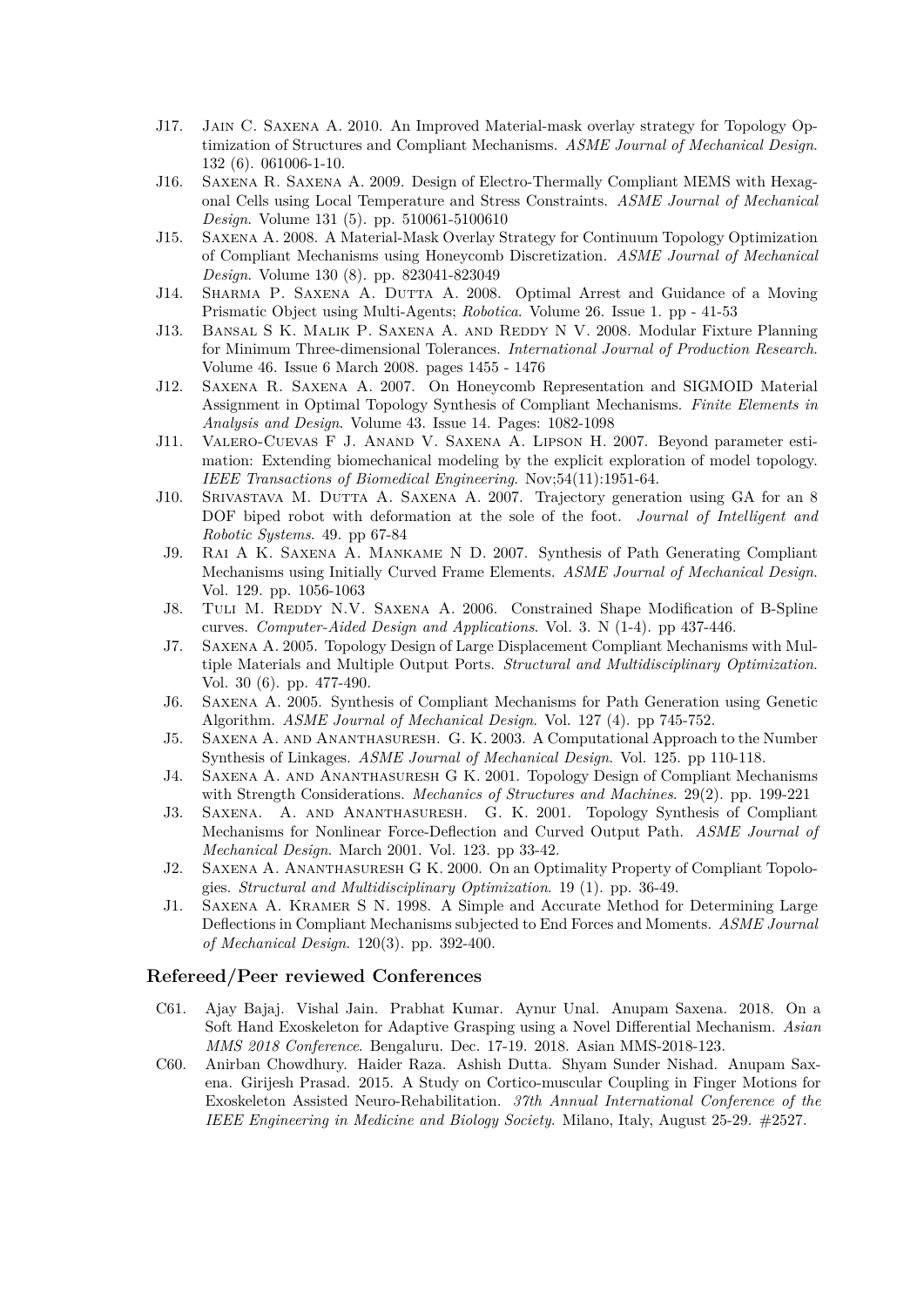- C59. Shyam Sundar. Ashish Dutta. Anupam Saxena. 2015. Design and Control of a Three Finger Hand Exoskeleton for Translation and Rotation of a Slender Object. *ASME Design Engineering and Technical Conference*. Boston, USA. iDETC, 2015, # 47058.
- C58. Prabhat Kumar. Roger Sauer. Anupam Saxena. 2015. On Synthesis of Contact Aided Compliant Mechanisms using the Material Mask Overlay Method. *ASME Design Engineering and Technical Conference*. Boston, USA. iDETC, 2015, # 47064. **Honorable mention fast forward presentation paper award.**
- C57. Shyam Sunder Nishad, Ashish Dutta, Anupam Saxena. 2014. Design and Control of a Three Finger Hand Exoskeleton for Translation of a slender object. *The 11th International Conference on Ubiquitous Robots and Ambient Intelligence (URAI 2014)*. Nov. 12 – 15, 2014 at Double Tree Hotel by Hilton, Kuala Lumpur, Malaysia.
- C56. Shaurya Shriyam. Anuj Agrawal. Laxmidhar Behera. Anupam Saxena. 2014. Robotic Fish Design and Control based on Biomechanics. *Advances in Control and Optimization of Dynamical systems*. Indian Institute of Technology Kanpur. Mar 13-15.
- C55. Goswami M. Saxena A. Munshi P. 2014. Mollifiers schemes in limited data computerized tomography. *Proceedings of ASNT 23rd Research symposium*. Minneapolis. USA.
- C54. Goswami M. Munshi P. Khanna A. Saxena A. 2014. Void fraction estimations for bubble column with small diameter. *Proceedings of ASNT 23rd Research symposium*. Minneapolis. USA.
- C53. Jimson Ngeo. Tomoya Tamei. Tomohiro Shibata. M F Felix Orlando. Laxmidhar Behera. Anupam Saxena. Ashish Dutta. 2013. Control of an optimal finger exoskeleton based on continuous joint angle estimation from EMG signals. Annu Int Conf IEEE Eng Med Biol Soc.338-341. doi: 10.1109/EMBC.2013.6609506.
- C52. Kumar Prabhat and Saxena. A. 2013. On Embedded Recursive Boundary Smoothing in Topology Optimization with Polygonal Mesh and Negative Masks. 2013. *1st International and 16th National Conference on Machines and Mechanisms*. December. 18-20. Indian Institute of Technology Roorkee.
- C51. Goswami M. Munshi P. Saxena A. Kumar M. and Kumar A. 2013. Plasma Diagnostics at Aditya Tokomak by Two Views Visible Light Tomography. *Proc.Of 28th National symposium on plasma Science and Technology. Plasma*. Bhubaneswar. pp 247-248.
- C50. Goswami M. Munshi P. Saxena A. 2011 Void fraction measurement using entropy maximization approach. Vol. 104. pp 1094-1095. *Experimental and computational two phase flow. Transaction of American Nuclear Society*. Florida. Vol. 104. 1094-1095.
- C49. Goswami M. Saxena A. Munshi P. 2013 Application of a grid based tomographic method for two-phase flows. *Proceedings of 7th World Congress on Industrial Process Tomography*. WCIPT7Krakow. Poland P-05. 305-311.
- C48. Goswami M. Saxena A. Munshi P. 2013 Adaptive grids and spatial filtering for limited view tomography. *Proceedings of 52nd Annual Conference of BINDT*. NDT 2013. Telford. U.K. 98.
- C47. Goswami M. Bhadouria V. Agrawal N. Khanna A. Munshi P. Kishore N.N.Saxena A. 2013. Optimal sensor locations and ultrasound tomography set-up design for limited data problems. *Proceedings of 52nd Annual Conference of BINDT*. NDT 2013. Telford. U.K. 128.
- C46. Orlando. F. M. Dutta. M. Saxena. A. Behera. L.Shibata. T. and Tamei. T. 2011. Design and development of a three finger hand exoskeleton. *The 29th Annual Conference of the Robotics Society of Japan. Shibaura*. September 7-9.
- C45. Goswami. M. Saxena. A. Munshi. P. 2011. Void Fraction Measurement Using Entropy Maximization Approach. *Transactions of the American Nuclear Society*. Vol. 104. Hollywood. Florida. June 26–30. 2011. pp. 1094-1095.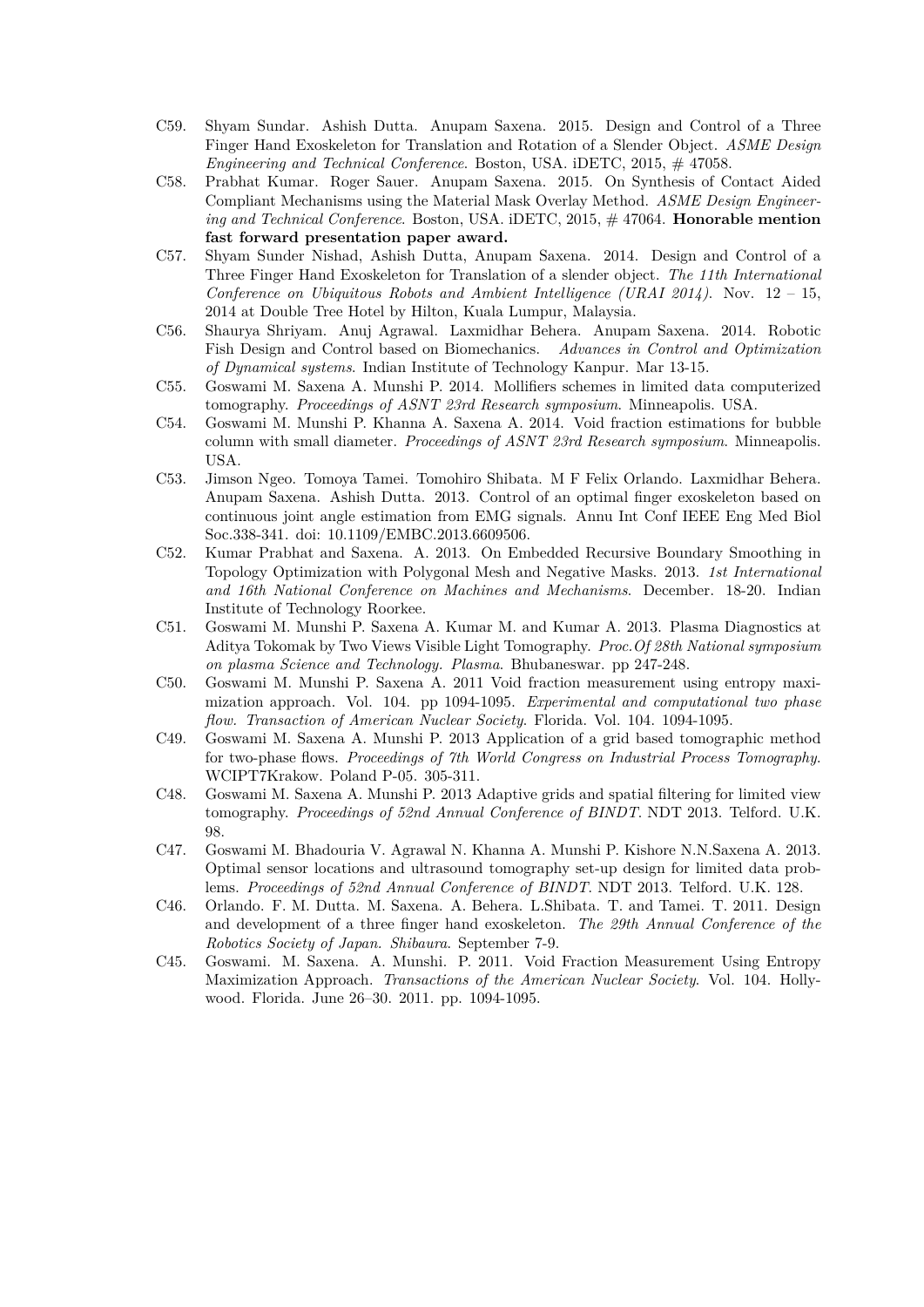- C44. Sharma. P and Saxena. A. 2010. On Binary Topology Design for Electro-Thermally-Compliant MEMS. Mechanisms and Machine Science. Springer. ISSN: 2211-0984. *Workshop on Machines and Micromechanisms. MAMM 2010*. May 26-28. Aachen. Germany.
- C43. Orlando. F. M. Dutta. A. Behera. L. Saxena. A. 2010. Optimal design and control of a thumb exoskeleton. *IEEE. TENCON*. Nov. 21-24. Fukuoka. Japan. #5627.
- C42. Reddy. BVS Nagendra. Saxena. A. 2010. Automated Design Of Contact-aided Compliant Mechanisms Using Initially Curved Frame Elements. *ASME Design Engineering and Technical Conferences*. Montre'al. Canada. Aug 15th – 18th. 2009. #DETC-29172.
- C41. Naik.S. Saxena. A. Rai. A. K. 2010. On criteria for choice of the best solution from a generated set of partially compliant linkages. *ASME Design Engineering and Technical Conferences*. Montre'al. Canada. Aug 15th – 18th. 2009. #DETC-29137.
- C40. Saxena. A. 2010. On an Adaptive Mask Overlay Topology Synthesis Method. *ASME Design Engineering and Technical Conferences*. Montre'al. Canada. Aug 15th – 18th. 2009. #DETC-29113.
- C39. Sharma. P. Saxena. A. 2010. On Evaluation of Adaptive Mask Overlay Topology Synthesis Method using Different Mask Shapes. *ASME Design Engineering and Technical Conferences*. Montre'al. Canada. Aug 15th – 18th. 2009. #DETC-29019.
- C38. Akolkar. A. Orlando. M. F. Dutta. A. Saxena. A. Behera. L. 2009. Optimal design and control of a hand exoskeleton for rehabilitation of stroke patients. *ICROS-SICE International Joint Conference*. Fukuoka International Congress Center. Fukuoka. JAPAN. August 18(Tue.)-21(Fri.). 2009 (submitted)
- C37. Shinde. V. S. Saxena. A. Dutta. A. Panda. B. Maji. T. 2009. Experimental evaluation of multi agent based optimal arrest and guidance of a prismatic 2D object avoiding obstacles. *ICROS-SICE International Joint Conference*. Fukuoka International Congress Center. Fukuoka. JAPAN. August 18(Tue.)-21(Fri.). 2009 (submitted)
- C36. Mankame. N. D. Browne. A. L. Saxena. A. 2009. Shape memory polymer based reconfigurable compliant mechanisms: an exploration. *ASME Design Engineering and Technical Conferences*. San Diego. CA Aug 30th – Sep 2nd. 2009. #DETC- 87331.
- C35. Jain. C. and Saxena. A. 2009. On an adaptive Material-mask overlay strategy for Topology Optimization of Structures and Compliant Mechanisms. *ASME Design Engineering and Technical Conferences*. San Diego. CA Aug 30th – Sep 2nd. 2009. #DETC- 86712.
- C34. Singh. S. P. Dutta. A. Saxena. A. 2009. Design of a biped robot with torsion springs at the joints for reduced energy consumption during walk. *ASME Design Engineering and Technical Conferences*. San Diego. CA Aug 30th – Sep 2nd. 2009. #DETC-86595.
- C33. Rai. A. Saxena. A. Mankame. N. D. 2009. Unified synthesis of compact planar pathgenerating linkages with rigid and deformable members. *ASME Design Engineering and Technical Conferences*. San Diego. CA Aug 30th – Sep 2nd. 2009. #DETC-86850.
- C32. Khan. H. Sinha. P. Saxena. A. 2008. "A Simple Numerical Method for the Solution of Thermal Elastohydrodynamic Lubrication Problem of Infinite Line Contacts. *International Conference on Recent Trends in Computational Partial Differential Equations*. ICCPDE-2008. Dec. 10-13. IIT Bombay.
- C31. Singh. S. P. Dutta. A. Saxena. A. 2008. "Multi agent based optimal arrest and guidance of a prismatic 2D object avoiding obstacles". INDICON: *IEEE Conference & Exhibition on Control, Communication and Automation*. #172
- C30. Stephen L. Canfield. Daniel L. Chlarson. Alexander Shibakov. Joseph D. Richardson. Anupam Saxena. 2008. Towards Uniformly Distributed Compliance In Compliant Mechanisms: A Multi-Objective Approach. *ASME Design Engineering Technical Conferences*. Las Vegas. Sep. 2007. paper #. DETC2008-49939.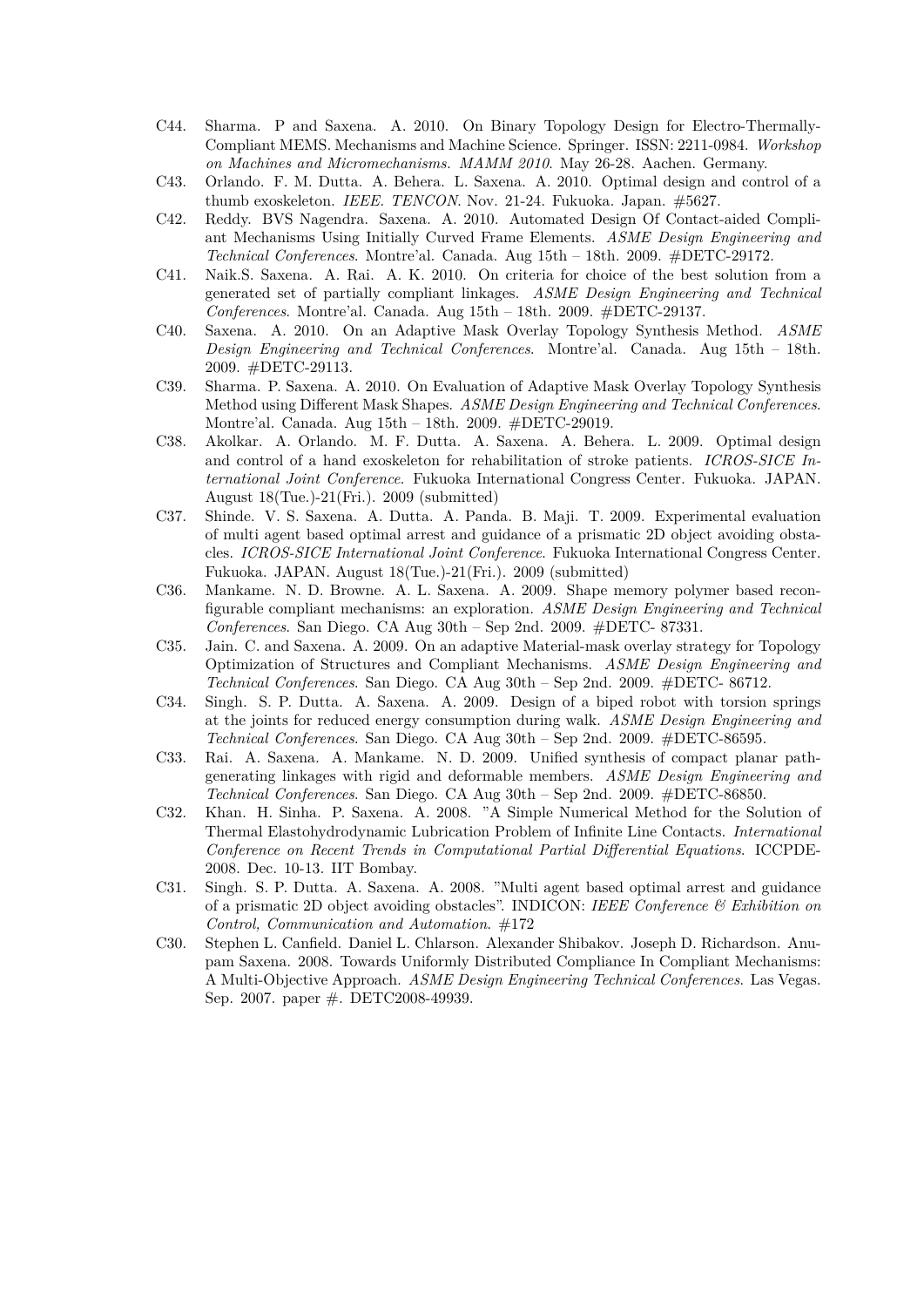- C29. Rai. A. and Saxena. A. 2007. Optimal Continuum Synthesis of Partially Compliant Mechanisms for Prescribed Non-smooth Paths. *National Conference on Machines and Mechanisms*. IISc. Bengaluru (Bangalore). 12-14th December. NaComm- #69.
- C28. Dutta. A. Saxena. A. and Sharma. P. 2007. Obstacle Avoidance. Arrest And Guidance Of A Prismatic 2D Object Using Multi Agents. *International Conference on Instrumentation, Control and Information Technology (SICE2007)*. Kagawa University. Takamatsu. Japan. September 17-20.2007. paper #657.
- C27. Saxena. A. Lipson. H. and Valero-Cuevas. F. 2007. Blind Inference of Tendon Networks Through Minimal Testing. *American Society of Bio-Mechanics Meeting*. Stanford University. August 22-25. 2007.
- C26. Saxena. A. and Mankame. N. 2007. Design for Manufacture of Optimal Compliant Topologies with Honeycomb Continuum Representation. *IEEE Congress on Evolutionary Computation* September-25-28. Swissotel The Stamford. Singapore. submitted
- C25. Canfield. S. Chlarson. D. Shibakov. A. Richardson. J. and Saxena. A. 2007. Multi-Objective Optimization Of Compliant Mechanisms Including Failure Theories. *ASME Design Engineering Technical Conferences*. Las Vegas. Sep. 2007. paper #. DETC2007-35618
- C24. Mankame. N. and Saxena. A. 2007. Analysis of the Hex-cell parameterization for Topology synthesis of Compliant Mechanisms. *ASME Design Engineering Technical Conferences*. Las Vegas. Sep. 2007. paper #. DETC2007-35244.
- C23. Saxena. A. 2007. A Material-Mask Overlay Strategy for Continuum Topology Optimization of Compliant Mechanisms using Honeycomb Discretization. *ASME Design Engineering Technical Conferences*. Las Vegas. Sep. 2007. paper #. DETC2007-34341.
- C22. Sharma. P. Dutta. A. Saxena. A. 2006. Determination of Optimal Contact Points for-Constraining a Prismatic Object by a Group of Mobile Robots. *IEEE Conferences on Cybernetics & Intelligent Systems (CIS) and Robotics. Automation & Mechatronics (RAM)*. Bangkok. Thailand. 7-9 June 2006. Paper  $#$  P0474
- C21. Sharma. P. Saxena. A. Dutta. A. 2006. Multi-Agent Form Closure Capture of a Generic 2d Polygonal Object. *ASME Design Engineering Technical Conferences*. Philadelphia. PA. Sep. 10-13. 2006. paper #. DETC2006-99335.
- C20. Rai. A. Saxena. A. Mankame. N. Upadhyay. CS. 2006. On Optimal Design Of Compliant Mechanisms For Specified Nonlinear Path Using Curved Frame Elements And Genetic Algorithm. *ASME Design Engineering Technical Conferences*. Philadelphia. PA. Sep. 10-13. 2006. paper #. DETC2006-99298.
- C19. Mishra. A. and Saxena. A. 2005. On Preliminaries of 3d Solid Reconstruction Using Auxiliary Views. *ASME Design Engineering Technical Conferences. Design Automation Conference*. Long Beach. CA. Sept. 24-Sept 28. 2005. paper # DETC2005-84230.
- C18. Bansal S. Reddy N. V. Saxena A. 2005. Automated Modular Fixture Planning. Keynote Paper. *Computer-Aided Production Engineering*. University of Monash. Melbourne. Australia - 21-24 November
- C17. Saxena. R. and Saxena. A. 2003. On Design of Electro-Thermally Compliant MEMS for Strength. *ASME Design Engineering Technical Conferences*. Design Automation Conference. Chicago. IL. Sep. 2-Sept. 6. 2003. paper #. DETC2002/DAC-48807.
- C16. Saxena. R. and Saxena. A. 2003. On Honeycomb Parameterization for Topology Optimization of Compliant Mechanisms. *ASME Design Engineering Technical Conferences*. Design Automation Conference. Chicago. IL. Sep. 2-Sept. 6. 2003. paper #. DETC2002/DAC-48806.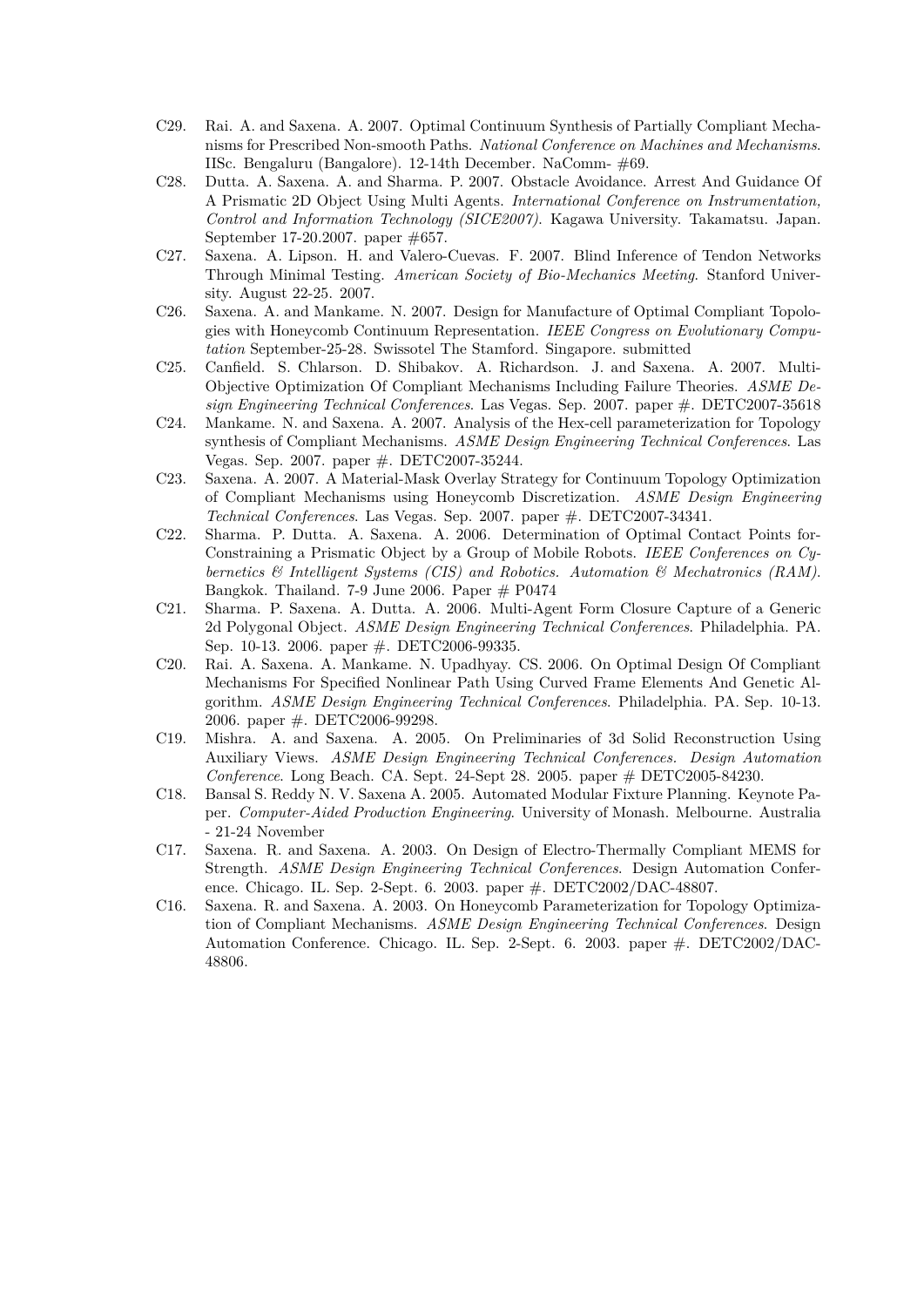- C15. Urankar. S. Singh. A. Jain. P. Saxena. A. and Dasgupta. B. 2003. Robosloth-A rope climbing robot. *NaCOMM. National Conference on Machines and Mechanisms*. IIT. Delhi. Dec. 2003.
- C14. Saxena. A. Luzhong. Yin and Ananthasuresh. G. K. 2002. PennSyn 2.0 Enhancements to a Synthesis Software for Compliant Mechanisms. *ASME Design Engineering Technical Conferences. Design Automation Conference*. Montreal. CA. Sep. 29-Oct. 2. 2002. paper #. DETC2002/MECH-34210.
- C13. Saxena. A. 2002. On Multiple-Material Optimal Compliant Topologies: Discrete Variable Parameterization using Genetic Algorithm. *ASME Design Engineering Technical Conferences. Design Automation Conference*. Montreal. CA. Sep. 29-Oct. 2. 2002. paper #. DETC2002/MECH-34209.
- C12. Saxena. A. Yin. L. Mankame. N. Zhonyang. Q. and Ananthasuresh. G. K. 2002. Alternate Modeling and Design Parameterization for the Topology Design of Compliant Mechanisms. *39th Annual Technical Meeting. Society of Engineering Science*. October 13-16th. 2002. University Park. PA
- C11. Saxena. A. and Ananthasuresh. G.K. 2001. On the Extraction of Kinematic Behavior from Optimal Compliant Topologies with Application to Number Synthesis of Linkages. *ASME Design Engineering Technical Conferences*. Design Automation Conference. Pittsburgh. PA. Sep. 9-11. 2001. paper #. DETC2001/DAC-21017.
- C10. Saxena. A. and Ananthasuresh. G.K. 2001. On Strength Issues in Topology Design of Compliant Mechanisms. *ASME Design Engineering Technical Conferences. Design Automation Conference*. Pittsburgh. PA. Sep. 9-11. 2001. paper #. DETC2001/DAC-21016.
- C9. Saxena. A. 2001. Topology Synthesis of Compliant Mechanisms with Discrete Design Parameterization. *NaCOMM. National Conference on Machines and Mechanisms*. IIT. Kharagpur. Dec. 21-23. 2001.
- C8. Saxena. A. 2001. In Pursuit of Global Optimal Compliant Topologies. *NaCOMM. National Conference on Machines and Mechanisms. IIT. Kharagpur*. Dec. 21-23. 2001
- C7. Saxena. A. Wang. X. and G. K. Ananthasuresh. 2000. PennSyn A Topology Synthesis Software for Compliant Mechanisms. *ASME Design Engineering and Technical Conference*. Sept. 2000. Baltimore. MD. DETC/MECH-14139.
- C6. Saxena. A. and Ananthasuresh. G. K. 1999. Towards the Design of Compliant Continuum Topologies with Geometric Nonlinearly. *ASME Design Engineering Technical Conferences*. Sept. 12-15. Las Vegas. NV. DETC/DAC-8578.
- C5. Saxena. A. and G. K. Ananthasuresh. 1999. Path Generation with Compliant Mechanisms using Geometrically Nonlinear Continuum Models. *The Sixth National Applied Mechanical and Robotics (AMR) Conference.* October. Cincinnati. OH.
- C4. Saxena. A. and Kramer. S. N. 1998. A Simple and Accurate Method for Determining Large Deflections in Compliant Mechanisms subjected to End Forces and Moments. . 25 *Biennial Mechanisms ASME Conf*. June 13-16. Atlanta. GA. DETC98/MECH-5883
- C3. Saxena. A. and Ananthasuresh. G. K. 1998. Topology Synthesis of Compliant Mechanisms using the Optimality Criteria Method. *AIAA98-4953. 7th AIAA/USAF/NASA/ISSMO Symposium on Multidisciplinary Analysis & Optimization*. Sept. 2-4. 1998/ St. Louis. MO.
- C2. Saxena. A. and Ananthasuresh. G. K. 1998. Towards an Optimality Criteria Method for Topology Synthesis of Compliant Mechanisms. *25 Biennial Mechanisms ASME Conf*. June 13-16. Atlanta. GA. DETC98/MECH-5937.
- C1. Saxena. A. and Kramer. S. N. 1997. Determination of Large Deflections in Compliant Mechanisms subjected to Combined End Loads. *The Fifth National Applied Mechanical and Robotics Conference. AMR-23.* (**Recipient of the Procter and Gamble Best Professional Paper Award**).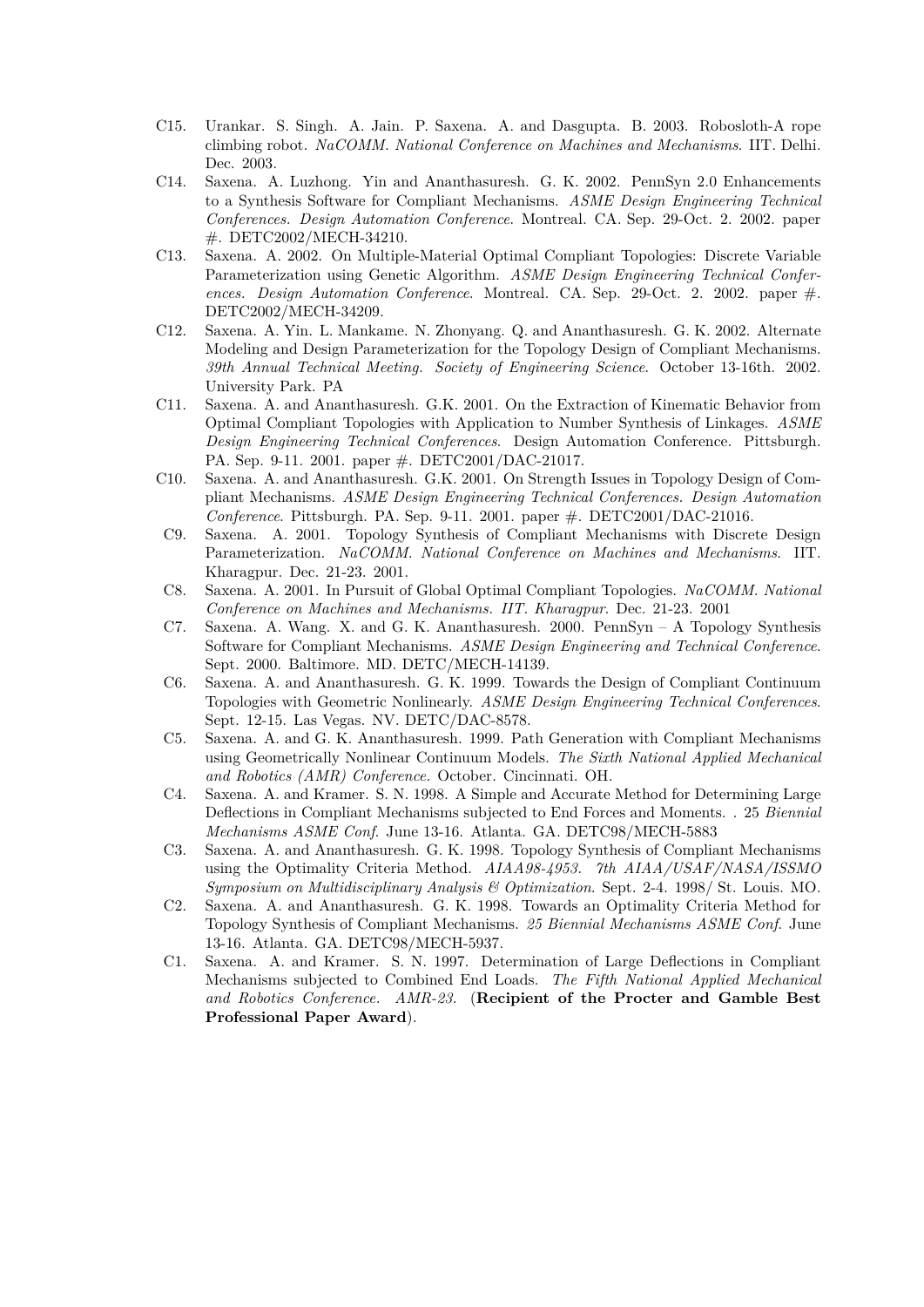#### **Books and Book Chapters**

- B1. Saxena A. Sahay B. 2005. *Computer Aided Engineering Design*. Anamaya Publishers (IN-DIA) and Springer, PO BOX 322, 3300 AH Dordrecht, The Netherlands.
- BC5. Ajay Bajaj, Vishal Jain, Prabhat Kumar, Aynur Unal, and Anupam Saxena. 2020. *Soft Hand Exoskeleton for Adaptive Grasping Using a Compact Differential Mechanism*. Mechanism and Machine Science. Chapter DOI.: 10.1007/978-981-15-4477-4\_52.
- BC4. Prabhat Kumar. Anupam Saxena. Roger A. Sauer. 2016. *Implementation of Self-Contact in Path Generating Compliant Mechanisms*. in L. Zentner, B. Corves, B. Jensen and E.-C. Lovasz (Eds.), Microactuators and Micromechanisms, pp. 251-261, Springer. *First Author is the recipient of the Young Delegates Programme Award in the 4th Conference on Microactuators and Micromechanisms, MAMM-2016 held in Ilmenau, Germany. October 05-07.*
- BC3. Hrishikesh Raste. Anupam Saxena. Roger Sauer. Burkhard Corves. 2015. *Bioinspired mechanism synthesis for flapping flight with unsteady flow effects*. in Corves Burkhard. Lovasz Erwin-Christian. Husing Mathias (Eds.) Mechanisms, Transmissions and Applications. pp. 251-260. Springer
- BC2. Sharma P. Saxena A. 2010. *On Binary Topology Design of Electro-Thermally-Compliant MEMS*. in Ananthasuresh G. K., Corves Burkhard, Petuya Victor (Eds.). Micromechanisms and Microactuators. pp. 125-138. Springer
- BC1. Saxena A. Ananthasuresh G. K. 2003. *Chapter 2: Synthesis for Mechanical Behavior*. in Optimal Synthesis Methods for MEMS, Kluwer Academic Publishers, Boston, MA, USA, 2003, pp. 13-42.

#### **Theses**

- D4. Kumar, Prabhat, 2017, Synthesis of Large Deformable Contact-aided Compliant Mechanisms using Hexagonal cells and Negative Circular Masks. Doctoral Dissertation, Indian Institute of Technology, Kanpur, India.
- D3. Mayank Goswami, 2014, On Tomography reconstruction techniques. Doctoral Dissertation, Indian Institute of Technology, Kanpur, India.
- D2. Orlando, Felix, 2013, Cooperative Human Finger motion analysis and Optimal design of a three finger exoskeleton. Doctoral Dissertation, Indian Institute of Technology, Kanpur, India.
- D1. Khan, A, 2010, Numerical Study of Thermo-Elastohydrodynamic Lubrication of Infinite Line Contact Rough Surfaces. Doctoral Dissertation, Indian Institute of Technology, Kanpur, India.
- M24. Abhishek Sharma, 2017, On Design of Knee, Foot and Ankle Orthotic Exoskeleton. Master's thesis, Indian Institute of Technology, Kanpur, India.
- M23. Ajay Bajaj, 2017, Soft hand exoskeleton. Master's thesis, Indian Institute of Technology, Kanpur, India.
- M22. Amul Agarwal, 2017, Structural/Functional Inference of a Nonlinear 2D Continua Using Predator Prey Estimation Exploration. Master's thesis, Indian Institute of Technology, Kanpur, India.
- M21. Anuj Agarwal, 2016, A Novel Mechanism for Flapping Wing Flight. Master's thesis, Indian Institute of Technology, Kanpur, India.
- M20. Hrishikesh Raste, 2014, Optimal Design for a Flapping Wing Mechanism and Wing Profile Capturing Unsteady Flow Characteristics. Master's thesis, Indian Institute of Technology, Kanpur, India.